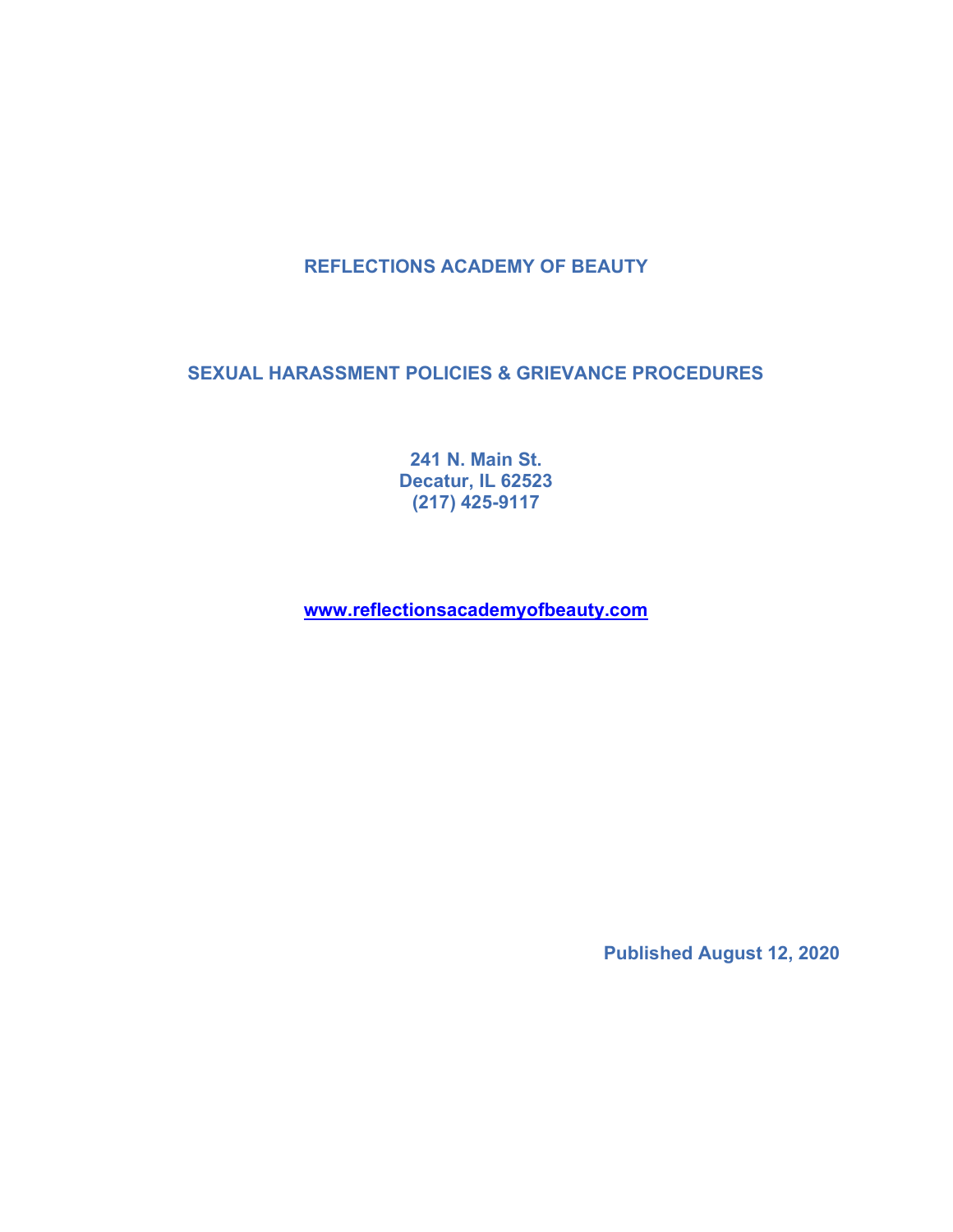# **Table of Contents**

| SEXUAL HARASSMENT POLICIES & GRIEVANCE PROCEDURES1                      |  |
|-------------------------------------------------------------------------|--|
|                                                                         |  |
|                                                                         |  |
|                                                                         |  |
| 4. Options for Assistance Following an Incident of Sexual Harassment  1 |  |
|                                                                         |  |
|                                                                         |  |
|                                                                         |  |
|                                                                         |  |
|                                                                         |  |
|                                                                         |  |
|                                                                         |  |
|                                                                         |  |
|                                                                         |  |
|                                                                         |  |
|                                                                         |  |
|                                                                         |  |
|                                                                         |  |
|                                                                         |  |
|                                                                         |  |
|                                                                         |  |
|                                                                         |  |
|                                                                         |  |
|                                                                         |  |
|                                                                         |  |
|                                                                         |  |
|                                                                         |  |
|                                                                         |  |
|                                                                         |  |
|                                                                         |  |
|                                                                         |  |
|                                                                         |  |
|                                                                         |  |
|                                                                         |  |
|                                                                         |  |
|                                                                         |  |
|                                                                         |  |
|                                                                         |  |
|                                                                         |  |
|                                                                         |  |
|                                                                         |  |
|                                                                         |  |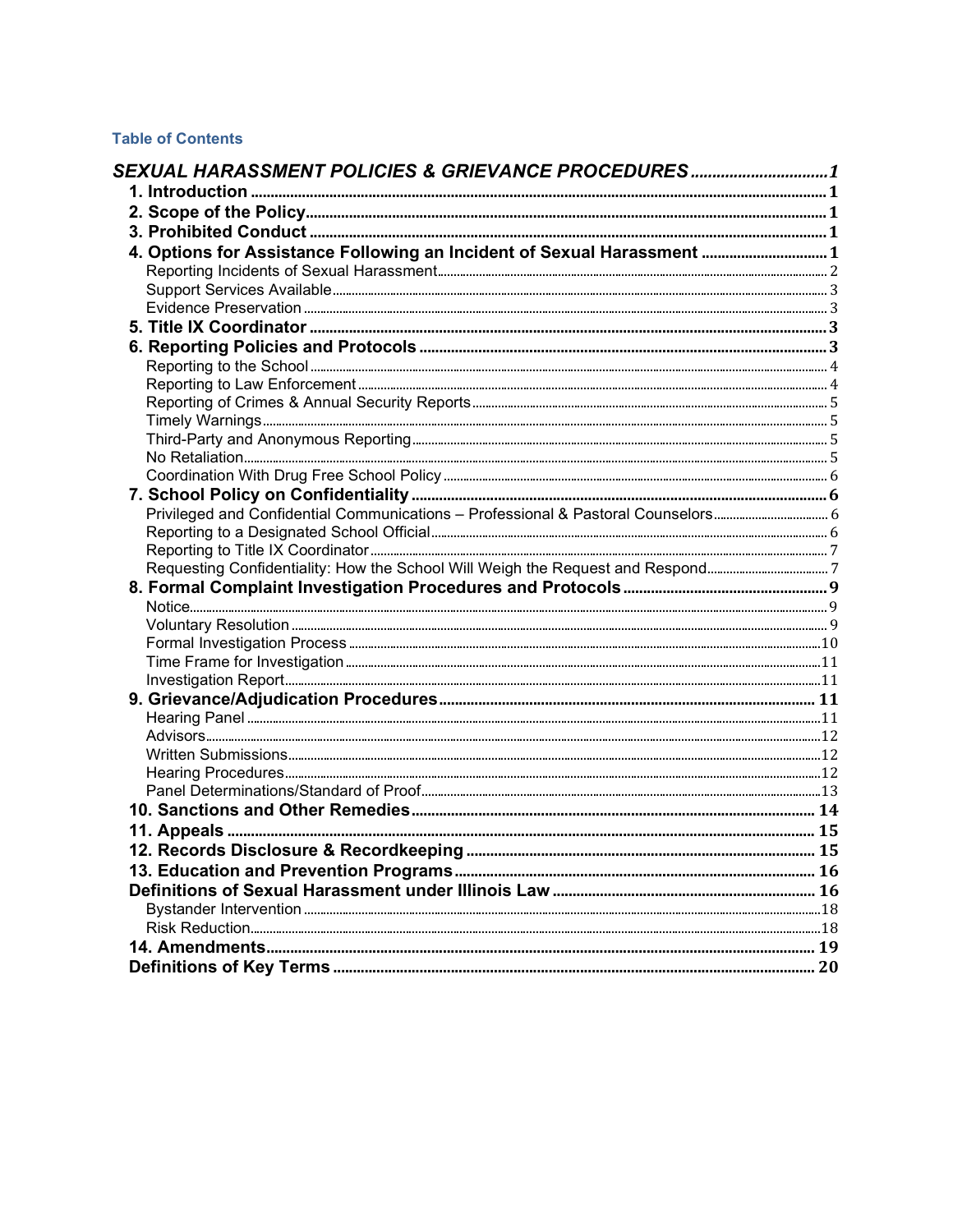## REFLECTIONS ACADEMY OF BEAUTY SEXUAL HARASSMENT POLICIES & GRIEVANCE PROCEDURES

## 1. Introduction

Reflections Academy of Beauty (the "School") is committed to providing a working and educational environment for all students, faculty and staff that is free from sex discrimination, including sexual harassment. Every member of the School community should be aware that the School is strongly opposed to sexual harassment, and that such behavior is prohibited by state and federal laws.

The School does not discriminate on the basis of sex in its educational, extracurricular, or other programs or in the context of employment. Sex discrimination is prohibited by Title IX of the Education Amendments of 1972, a federal law that provides:

No person in the United States shall, on the basis of sex, be excluded from participation in, be denied the benefits of, or be subjected to discrimination under any education program or activity receiving Federal financial assistance.

As part of the School's commitment to providing a working and learning environment free from sexual harassment, this Policy shall be disseminated widely to the School community through publications, the School website, new employee orientations, student orientations, and other appropriate channels of communication. The School provides training to key staff members to enable the School to handle any allegations of sexual harassment promptly and effectively. The School will respond promptly to all reports of sexual harassment, and will take appropriate action to prevent, to correct, and if necessary, to discipline behavior that violates this Policy.

## 2. Scope of the Policy

This Policy governs sexual harassment that occurs in the School's education programs or activities. This Policy applies to all students, employees, and third parties conducting business with the School, regardless of the person's gender, gender identity, sexual orientation, age, race, nationality, class status, ability, religion or other protected status. The School encourages victims of sexual harassment to talk to somebody about what happened – so victims can get the support they need, and so the School can respond appropriately. As further described in this Policy, the School will seek to respect a victim's request for confidentiality to the extent possible, while remaining ever mindful of the victim's well-being.

#### 3. Prohibited Conduct

Sexual harassment comprises a broad range of behaviors focused on sex that may or may not be sexual in nature. Sexual harassment includes a School employee conditioning the provision of a School aid, benefit, or service on an individual's participation in unwelcome sexual conduct. Unwelcome conduct determined by a reasonable person to be so severe, pervasive, and objectively offensive that it effectively denies a person equal access to the School's education programs or activities also constitutes sexual harassment. Sexual assault, stalking, domestic violence, and dating violence are all forms of sexual harassment. Retaliation following an incident of alleged sexual harassment or attempted sexual harassment is strictly prohibited. The definitions for specific acts of sexual harassment can be found in the Definitions of Key Terms at the end of this Policy statement.

Sexual harassment can occur between strangers or acquaintances, or people who know each other well, including between people involved in an intimate or sexual relationship, can be committed by anyone regardless of gender identity, and can occur between people of the same or different sex or gender. This Policy prohibits all forms of sexual harassment.

#### 4. Options for Assistance Following an Incident of Sexual Harassment

The School strongly encourages any victim of sexual harassment to seek immediate assistance. Seeking prompt assistance may be important to ensure a victim's physical safety or to obtain medical care. The School strongly advocates that a victim of sexual harassment report the incident in a timely manner. Time is a critical factor for evidence collection and preservation.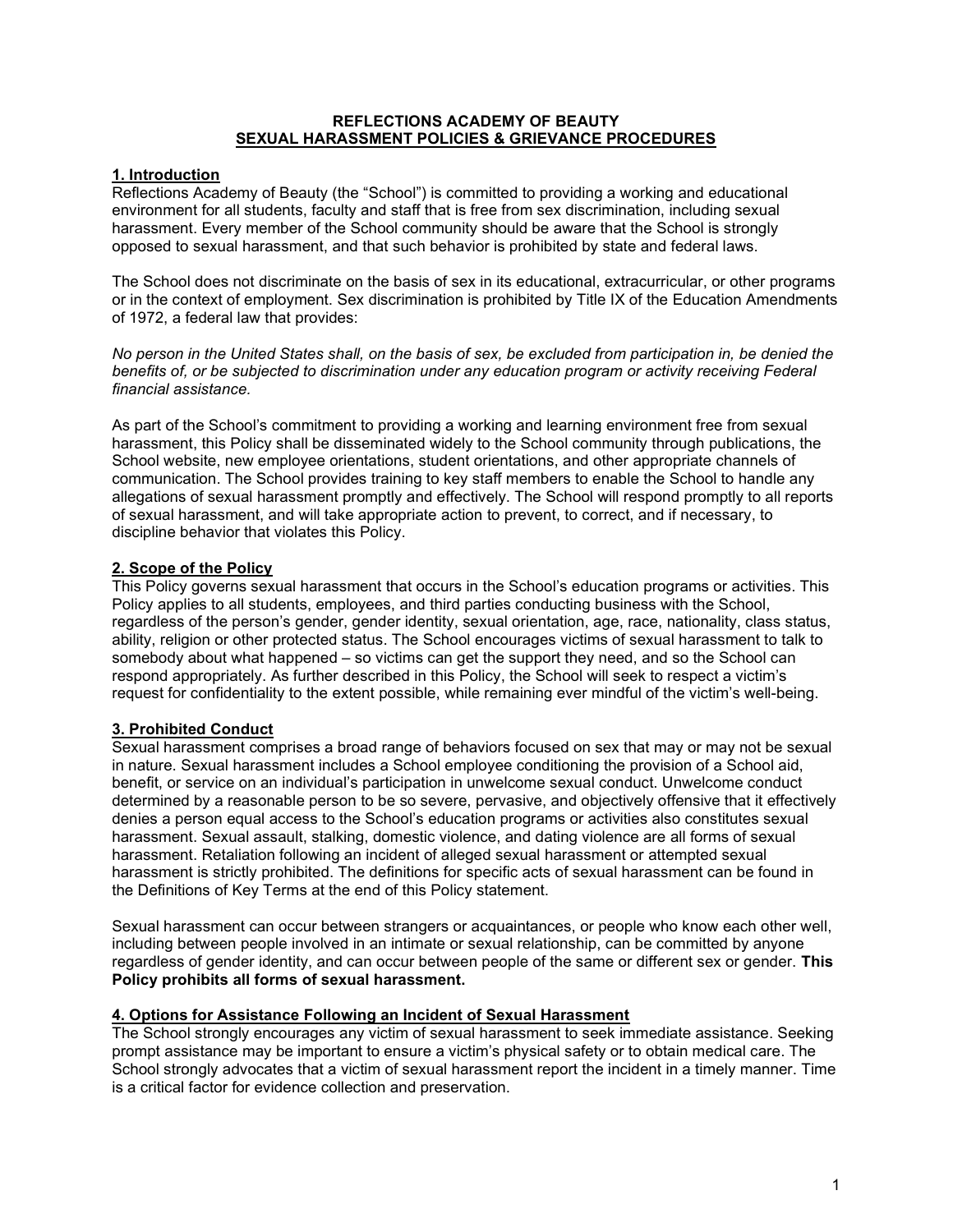### Reporting Incidents of Sexual Harassment

Victims of sexual harassment may file a report with the Decatur Police Department. Victims may also file a report with the School's Title IX Coordinator. More information about reporting an incident of sexual harassment can be found in Section 6 of this Policy, below.

The School will respond promptly when it has actual knowledge of sexual harassment in its education programs or activities. The Title IX Coordinator will promptly contact the complainant to discuss the availability of supportive measures as described below, consider the complainant's wishes with respect to supportive measures, inform the complainant of the availability of supportive measures with or without the filing of a formal complaint, and explain to the complainant the process for filing a formal complaint. The School will also provide the complainant with written notification about assistance available both within and outside of the School community.

A complainant may choose for the investigation to be pursued through the criminal justice system and/or through the School's disciplinary procedures by filing a formal complaint as described in this Policy. The School and the criminal justice system work independently from each other. Law enforcement officers do not determine whether a violation of this Policy has occurred. The Title IX Coordinator will guide the complainant through the available options and support the complainant in his or her decision.

#### Supportive Measures

The School's Title IX Coordinator will work with all students affected by sexual harassment to ensure their safety and support their wellbeing. This assistance may include providing supportive measures to support or protect a student after an incident of sexual harassment and while an investigation or disciplinary proceeding is pending. Supportive measures are non-disciplinary, non-punitive individualized services offered as appropriate, as reasonably available, and without fee or charge to the complainant or the respondent before or after the filing of a formal complaint or where no formal complaint has been filed. Such measures are designed to restore or preserve equal access to the School's education programs and activities without unreasonably burdening the other party, including measures designed to protect the safety of all parties or the School's educational environment, or deter sexual harassment.

Supportive measures may include:

- counseling,
- extensions of deadlines or other course-related adjustments,
- modifications of work or class schedules,
- campus escort services,
- mutual restrictions on contact between the parties,
- changes in work or housing locations,
- leaves of absence.
- increased security and monitoring of certain areas of the campus, and
- other similar measures.

The School will maintain as confidential any supportive measures provided to the complainant or respondent, to the extent that maintaining such confidentiality would not impair the ability of the School to provide the supportive measures. The Title IX Coordinator is responsible for coordinating the effective implementation of supportive measures.

The measures needed by each student may change over time, and the Title IX Coordinator will communicate with each student throughout any investigation to ensure that any supportive measures are necessary and effective based on the students' evolving needs. Students who report an incident of sexual harassment may also be able to obtain a formal protection order from a civil or criminal court. The School will work with the student and the applicable court to assist in the enforcement of any such protective orders.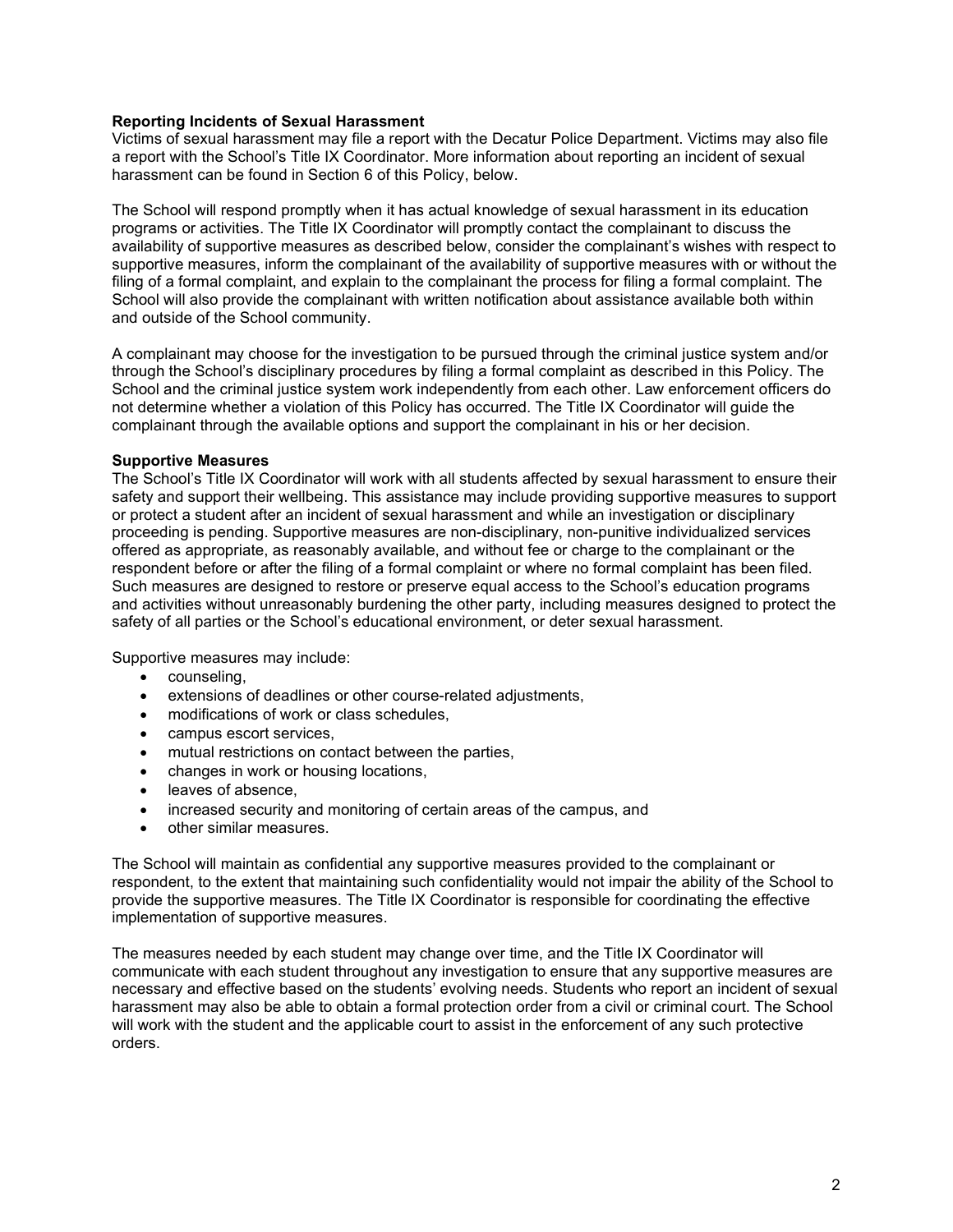## Support Services Available

Counseling, advocacy and support services are available for complainants, whether or not a complainant chooses to make an official report or participate in the School's disciplinary or criminal process. Reflections Academy of Beauty does not provide counseling or health care services.

Sexual harassment crisis and counseling options are available locally and nationally through a number of agencies, including:

#### National Resources:

National Sexual Assault Hotline: 800-656-4673 National Domestic Violence Hotline: 800-799-7233 National Institute of Mental Health: www.nimh.nih.gov Substance Abuse and Mental Health Administration: www.samhsa.gov/find-help/national-helpline, 1-800-662-HELP (4357)

Local Resources:

Growing Strong Sexual Assault Center: 217-428-0770 Dove, Inc.: 217-423-2238

#### Evidence Preservation

Victims of sexual assault, domestic violence or dating violence should consider seeking medical attention as soon as possible. It is important that a victim of sexual assault not bathe, douche, smoke, change clothing or clean the bed/linen where they were assaulted so that evidence necessary to prove criminal activity may be preserved. In circumstances where the victims do not opt for forensic evidence collection, health care providers can still treat injuries and take steps to address health concerns. Victims of sexual harassment are encouraged to also preserve evidence by saving text messages, instant messages, social networking pages, other communications, and keeping pictures, logs or other copies of documents, if they have any, that would be useful in connection with a School or police investigation.

#### 5. Title IX Coordinator

The School's Title IX Coordinator is responsible for monitoring and overseeing the School's compliance with Title IX and the prevention of sexual harassment and discrimination. The Title IX Coordinator is:

- Knowledgeable and trained in School policies and procedures and relevant state and federal laws;
- Available to advise any individual, including a complainant, respondent, or a third party, about School and community resources and reporting options:
- Available to provide assistance to any School employee regarding how to respond appropriately to a report of Title IX-related prohibited conduct and related retaliation;
- Participates in ensuring the effective implementation of this Policy, including monitoring compliance with all procedural requirements, record keeping, and timeframes; and
- Responsible for overseeing training, prevention, and education efforts and annual reviews of climate and culture.

Inquiries or concerns about Title IX may be referred to the School's Title IX Coordinator:

Jamie Horve 241 North Main St. Decatur, IL 62523 Phone: (217) 425-9117 Email: jamie@reflectionsacademyofbeauty.com

#### 6. Reporting Policies and Protocols

Reflections Academy of Beauty strongly encourages all members of the School community to report information about any incident of sexual harassment as soon as possible. Reports can be made either to the School and/or to law enforcement.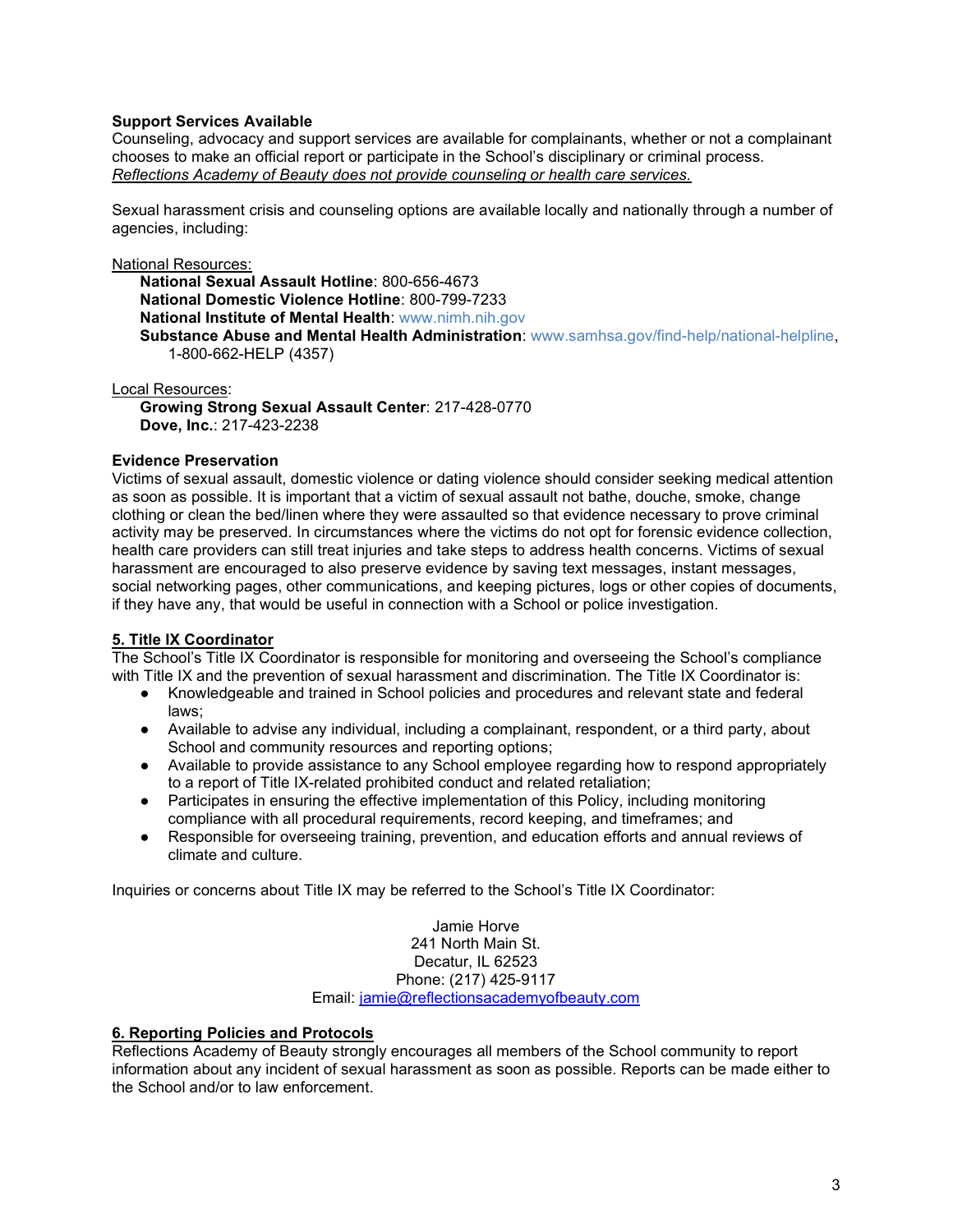### Reporting to the School

An incident of sexual harassment may be reported to the School's Title IX Coordinator or to a designated School official, as set forth in Section 7 below. No other School officials or employees have the authority to institute corrective measures under these Policies and Procedures on behalf of the School. The School will not be deemed to have actual knowledge of alleged sexual harassment unless the School's Title IX Coordinator or a designated School Official possess such knowledge. Reports of sexual harassment to School officials or employees other than the Title IX Coordinator or a designated School official will not confer actual knowledge to the School of such allegations, unless the Title IX Coordinator or designated School official subsequently obtain such actual knowledge.

If the School's Title IX Coordinator is the alleged perpetrator of the sexual harassment, the report should be submitted to a designated School official. Filing a report with a School official will not obligate the victim to prosecute, nor will it subject the victim to scrutiny or judgmental opinions from officers.

Any person may report sex discrimination, including sexual harassment (whether or not the person reporting is the person alleged to be the victim of conduct that could constitute sex discrimination or sexual harassment), in person, by mail, by telephone, or by electronic mail, using the contact information listed in Section 6 for the Title IX Coordinator, or by any other means that results in the Title IX Coordinator or a designated School official receiving the person's verbal or written report. Such a report may be made at any time (including during non-business hours) by using the telephone number or email address, or by mail to the office address, listed for the Title IX Coordinator.

While there is no time limit for reporting, reports of sex discrimination or harassment should be brought forward as soon as possible. All incidents should be reported even if significant time has elapsed, but prompt reporting will better enable the School to respond, investigate, provide an appropriate remedy, and impose discipline if appropriate. Note that if a complainant seeks to file a formal complaint for the School to initiate an investigation into allegations of sexual harassment, the complainant must be participating in or attempting to participate in the School's education programs or activities at the time of filing such formal complaint. The School is committed to supporting the rights of a person reporting an incident of sexual harassment to make an informed choice among options and services available.

The School will respond to all reports in a manner that treats each individual with dignity and respect and will take prompt responsive action to end any harassment, prevent its recurrence, and address its effects.

An individual also has recourse to file a complaint with the Illinois Department of Human Rights and/or with the U.S. Department of Education Office for Civil Rights. These agencies have the authority to independently investigate the allegations, file a complaint and take action.

Any student who believes he or she is being subjected to sexual harassment or retaliated against may contact the Illinois Department of Human Rights for further information or to file a charge. Students may contact the Department by calling the Department at 312-814-6200 (Chicago) or 217-785-5100 (Springfield), 866-740-3953 (TTY); or by visiting the Department's website at www.illinois.gov/dhr. Any charge alleging sexual harassment in higher education must be filed within 300 days of the alleged incident(s). Charge forms are available on the Department's website at the following link: https://www2.illinois.gov/dhr/FilingaCharge/Documents/CIS\_Emp\_PA\_FC\_SH.pdf.

A person may also file a complaint directly with the U.S. Department of Education's Office for Civil Rights, Citigroup Center, 500 W. Madison Street, Suite 1475, Chicago, IL 60661-4544.

If the sexual conduct is criminal in nature, students should also report the incident to the local law enforcement agency.

#### Reporting to Law Enforcement

An incident of sexual harassment can be reported to law enforcement at any time, 24 hours a day/7 days a week, by calling 911. At the complainant's request, the School will assist the complainant in contacting law enforcement. If the complainant decides to pursue the criminal process, the School will cooperate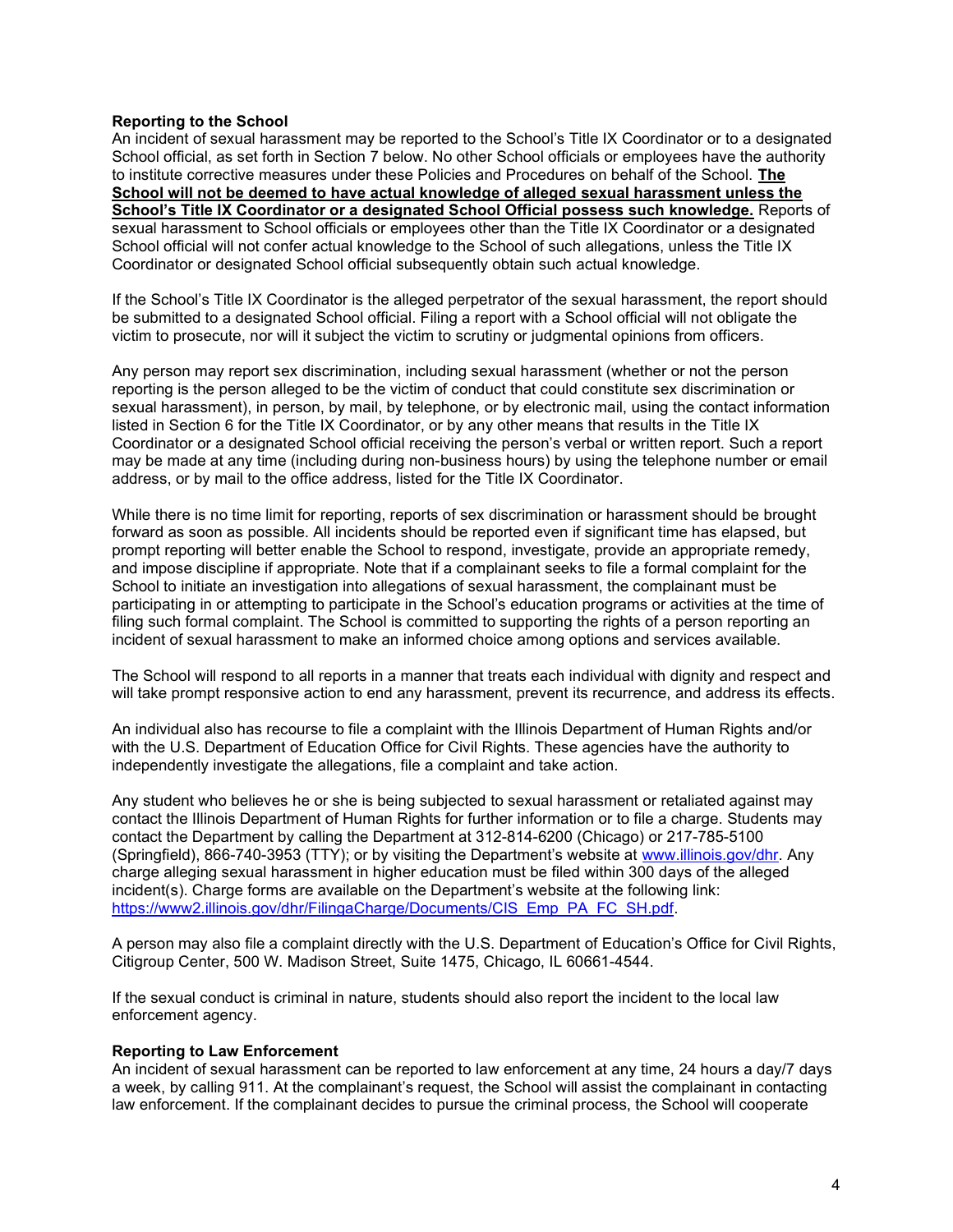with law enforcement agencies to the extent permitted by law. A complainant has the option to decide whether or not to participate in any investigation conducted by law enforcement. Filing a police report will:

- Ensure that a victim of sexual assault receives the necessary medical treatment and tests
- Provide the opportunity for collection of evidence helpful in prosecution, which cannot be obtained later (ideally a victim of sexual assault should not wash, douche, use the toilet, or change clothing prior to a medical/legal exam)

## Reporting of Crimes & Annual Security Reports

Campus safety and security are important issues at Reflections Academy of Beauty. Our goal is to provide students with a safe environment in which to learn and to keep students, parents, and employees well informed about campus security. The Jeanne Clery Disclosure of Campus Security Policy and Campus Crime Statistics Act, or Clery Act, requires institutions of higher education to record and report certain information about campus safety, including the number of incidents of certain crimes on or near campus, some of which constitute sexual harassment under this Policy.

Each year the School prepares an annual security report to comply with the Clery Act. The full text of this report can be located on the School's web site at www.reflectionsacademyofbeauty.com. This report is prepared in cooperation with the local law enforcement agencies around our campus. Each year notification is made to all enrolled students and employees that provides the web site to access this report. Copies of the report may also be obtained in person from the School Owner or by calling (217) 425-9117. All prospective employees may also obtain a copy from the Owner.

## Timely Warnings

In the event that a situation arises, either on or off campus, that, in the judgment of the School Owner constitutes an ongoing or continuing threat, a campus wide "timely warning" will be issued. The Owner will immediately notify the School community upon the confirmation of a significant emergency or dangerous situation involving an immediate threat to the health or safety of students or staff occurring at the School, unless issuing a notification will compromise efforts to contain the emergency. The warning will be issued through the most effective and efficient means available and may include instant messaging to students and School employees. Notices may also be posted in the common areas throughout the School. Anyone with information warranting a timely warning should report the circumstances to the Owner by phone at (217) 425-9117 or in person at the School. The School will provide adequate follow-up information to the community as needed.

#### Third-Party and Anonymous Reporting

In cases where sexual harassment is reported to the Title IX Coordinator or a designated School official by someone other than the complainant (by an instructor, classmate, or friend, for example), the Title IX Coordinator will promptly notify the complainant that a report has been received. This Policy and the Procedures will apply in the same manner as if the complainant had made the initial report. The Title IX Coordinator will make every effort to meet with the complainant to discuss available options and resources. Reports from an anonymous source will be treated in a similar fashion.

#### No Retaliation

The School prohibits retaliation against any individual for the purpose of interfering with any right or privilege secured by Title IX, or because the individual has made a report or complaint, testified, assisted, or participated or refused to participate in any manner in a Title IX investigation, proceeding, or hearing. The School will take strong responsive action if retaliation occurs. Any incident of retaliation should be promptly reported to the Title IX Coordinator or the School Owner.

Except as may otherwise be required by law, the School will keep confidential the identity of any individual who has made a report or complaint of sex discrimination, including any complainant, any individual who has been reported to be the perpetrator of sex discrimination, any respondent, and any witness.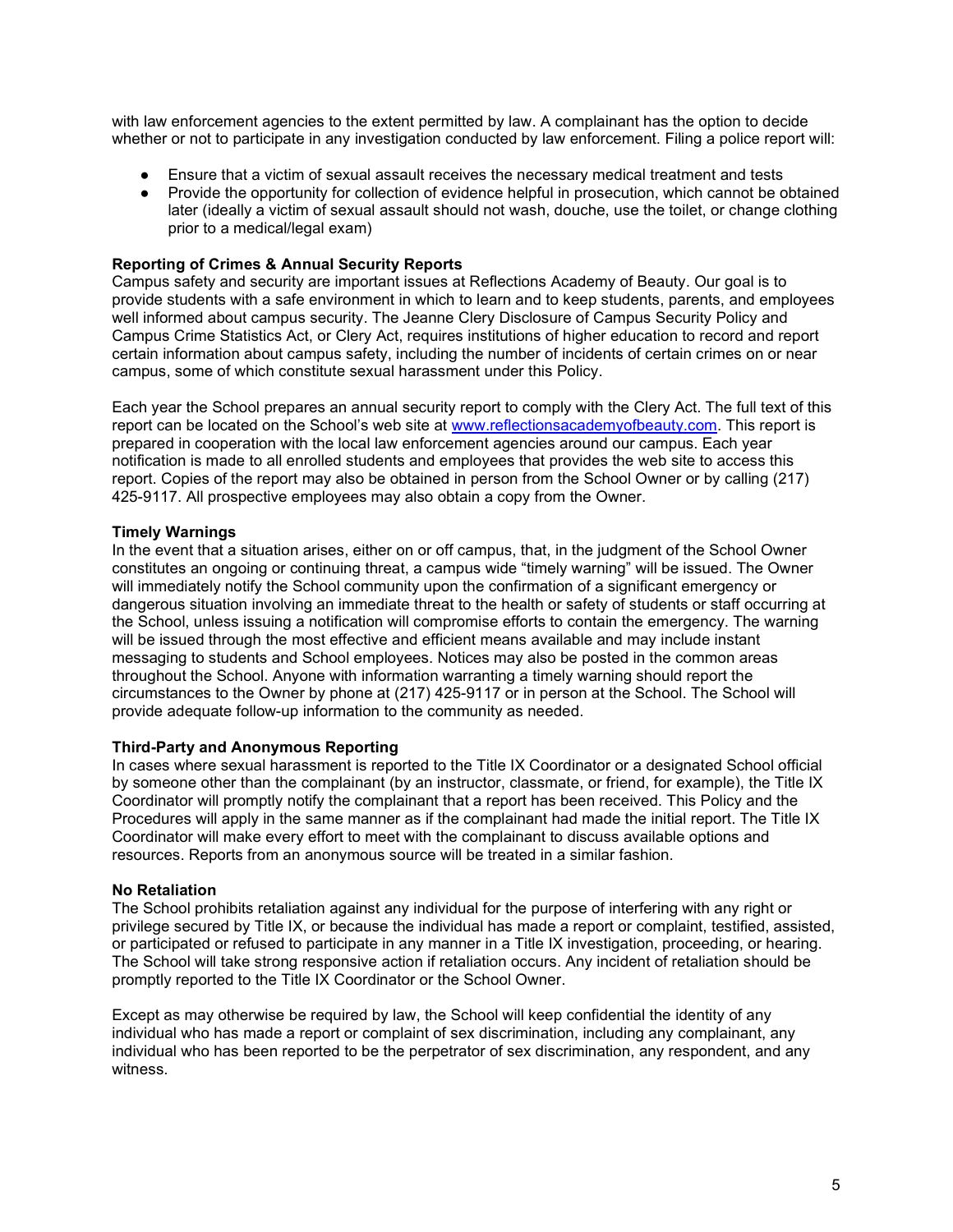Charging an individual with a violation of the School's code of conduct for making a materially false statement in bad faith in the course of a grievance proceeding does not constitute retaliation, provided, however, that a determination regarding responsibility, alone, is not sufficient to conclude that any party made a materially false statement in bad faith.

## Coordination With Drug Free School Policy

Students may be reluctant to report instances of sexual harassment because they fear being disciplined pursuant to the School's alcohol or drug policies. The School encourages students to report all instances of sexual harassment and will take into consideration the importance of reporting sexual harassment in addressing violations of the School's alcohol and drug policies. This means that, whenever possible, the School will respond educationally rather than punitively to student alcohol or drug policy violations associated with reported sexual harassment.

## 7. School Policy on Confidentiality

The School encourages victims of sexual harassment to talk to somebody about what happened – so victims can get the support they need, and so the School can respond appropriately.

This Policy is intended to make students aware of the various reporting and confidential disclosure options available to them – so they can make informed choices about where to turn should they become a victim of sexual harassment. The School encourages victims to talk to someone identified in one or more of these groups.

#### Privileged and Confidential Communications – Professional & Pastoral Counselors

Professional, licensed counselors and pastoral counselors who provide mental-health counseling to members of the community (and including those who act in that role under the supervision of a licensed counselor) are not required to report any information about an incident to the Title IX Coordinator without a victim's permission. The School does not provide professional or pastoral counseling, but can assist a victim of sexual harassment in obtaining support services from these groups or agencies. Contact information for these support organizations is listed in Section 4 of this Policy.

NOTE: While these professional and pastoral counselors and advocates may maintain a victim's confidentiality vis-à-vis the School, they may have reporting or other obligations under state law.

ALSO NOTE: If the School determines that the alleged perpetrator(s) pose a serious and immediate threat to the School community, the School's Owner may be called upon to issue a timely warning to the community. Any such warning should not include any information that identifies the victim.

#### Reporting to a Designated School Official

A "designated school official" is a School employee who has the authority to institute corrective measures on behalf of the School upon actual notice of sexual harassment.

A designated school official will report to the Title IX Coordinator all relevant details about the alleged sexual harassment shared by the complainant – including the names of the complainant and respondent, any witnesses, and any other relevant facts, including the date, time and specific location of the alleged incident.

To the extent possible, information reported to a designated school official will be shared only with people responsible for handling the School's response to the report. Designated school officials should not share information with law enforcement without the complainant's consent or unless the complainant has also reported the incident to law enforcement.

In addition to the Title IX Coordinator, the School's designated school officials include the School Owner and Compliance Officer.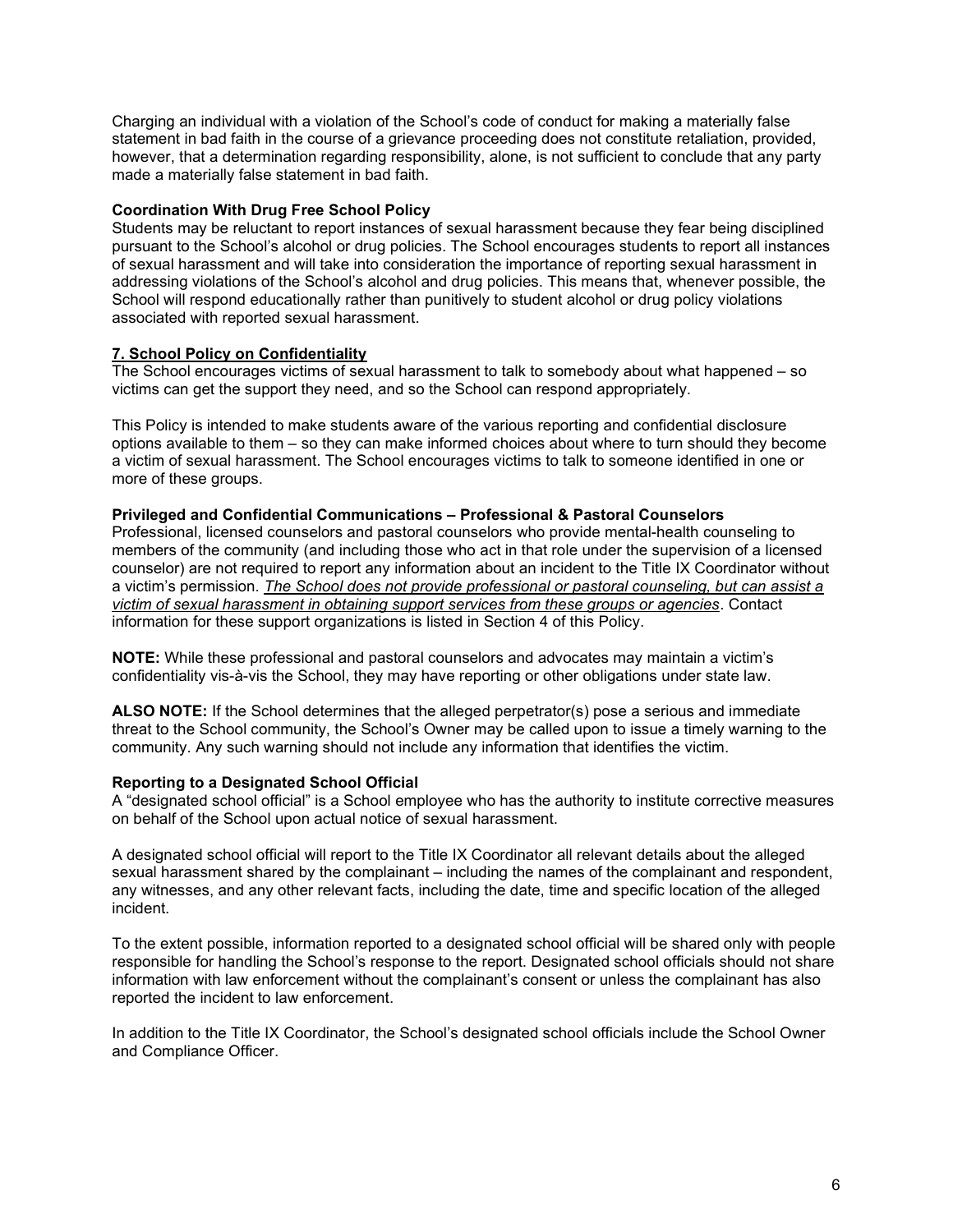Before a complainant reveals any information to a designated School official, the official should ensure that the complainant understands the official's reporting obligations – and, if the complainant wants to maintain confidentiality, direct the complainant to confidential resources.

If the complainant wants to tell the designated School official what happened but also maintain confidentiality, the official should tell the complainant that the School will consider the request but cannot guarantee that the school will be able to honor it. In reporting the details of the incident to the Title IX Coordinator, the official will also inform the Coordinator of the complainant's request for confidentiality.

Designated School officials will not pressure a complainant to request confidentiality, but will honor and support the complainant's wishes, including for the School to fully investigate an incident. By the same token, designated school officials will not pressure a complainant to make a formal complaint and initiate a School investigation if the complainant is not ready to do so.

A complainant who at first requests confidentiality may later decide to file a formal complaint with the School or report the incident to local law enforcement, and thus have the incident fully investigated.

#### Reporting to Title IX Coordinator

To the extent possible, information reported to the Title IX Coordinator will be shared only with people responsible for handling the School's response to the report. The Title IX Coordinator should not share information with law enforcement without the complainant's consent or unless the complainant has also reported the incident to law enforcement.

Before a complainant reveals any information to the Title IX Coordinator, the Coordinator should ensure that the complainant understands the Coordinator's reporting obligations – and, if the complainant wants to maintain confidentiality, direct the complainant to confidential resources. If the complainant wants to tell the Title IX Coordinator what happened but also maintain confidentiality, the Coordinator should tell the complainant that the School will consider the request but cannot guarantee that the School will be able to honor it.

The Title IX Coordinator will not pressure a complainant to request confidentiality, but will honor and support the complainant's wishes, including for the School to fully investigate an incident. By the same token, the Title IX Coordinator will not pressure a complainant to make a formal complaint and initiate a School investigation if the complainant is not ready to do so.

#### Requesting Confidentiality: How the School Will Weigh the Request and Respond

If a complainant discloses an incident to the Title IX Coordinator but wishes to maintain confidentiality or requests that no investigation into a particular incident be conducted or disciplinary action taken, the School must weigh that request against the School's obligation to provide a safe, non-discriminatory environment for all students, including the complainant.

If the School honors the request for confidentiality, a complainant must understand that the School's ability to investigate the incident and pursue disciplinary action against the respondent will be limited. A complainant may provide the Title IX Coordinator with confidential knowledge of alleged sexual harassment and receive supportive measures from the School without the complainant filing a formal complaint and initiating an investigation. Although rare, there are times when the School may not be able to honor a complainant's request in order to provide a safe, non-discriminatory environment for all students.

The Title IX Coordinator will evaluate requests for confidentiality. When weighing a complainant's request for confidentiality or that no investigation or discipline be pursued, the Title IX Coordinator will consider a range of factors, including the following:

The increased risk that the respondent will commit additional acts of sexual harassment or other violence, such as: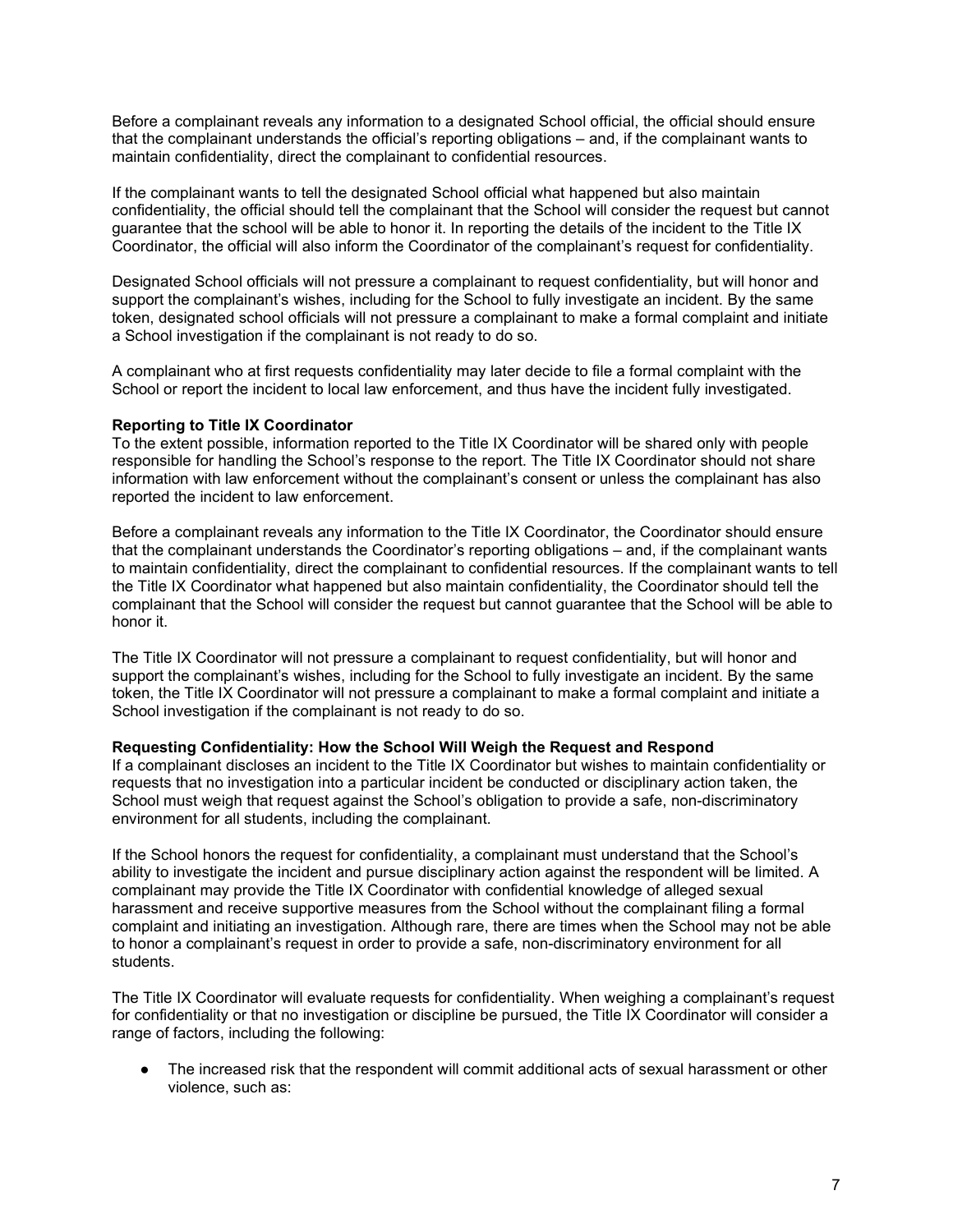- o whether there have been other sexual harassment complaints about the same respondent;
- o whether the respondent has a history of arrests or records from a prior school indicating a history of violence;
- o whether the respondent threatened further sexual harassment or other violence against the complainant or others;
- o whether the sexual harassment was committed by multiple respondents;
- Whether the sexual harassment was perpetrated with a weapon:
- Whether the complainant is a minor:
- Whether the School possesses other means to obtain relevant evidence of the sexual harassment (e.g., security cameras or personnel, physical evidence); and
- Whether the complainant's report reveals a pattern of perpetration (e.g., via illicit use of drugs or alcohol) at a given location or by a particular group.

The presence of one or more of these factors could lead the Title IX Coordinator to file a formal complaint to investigate and, if appropriate, pursue disciplinary action. If none of these factors are present, the School will likely respect the complainant's request for confidentiality.

If the School determines that it cannot maintain a complainant's confidentiality, the School will inform the complainant prior to starting an investigation and will, to the extent possible, only share information with people responsible for handling the School's response. The School will remain ever mindful of the complainant's well-being, and will take ongoing steps to protect the complainant from retaliation or harm and work with the complainant to create a safety plan. Retaliation against the complainant, whether by students or school employees, will not be tolerated. The School will also:

- Assist the complainant in accessing other available victim advocacy, academic support, counseling, disability, health or mental health services, and legal assistance;
- Provide other security and support, which could include issuing a no-contact order, helping arrange a change of course schedules (including for the respondent pending the outcome of an investigation), or adjustments for assignments or tests; and
- Inform the complainant of the right to report a crime to local law enforcement and provide the complainant with assistance if the complainant wishes to do so.

The School may not require a complainant to participate in any investigation or disciplinary proceeding. Because the School is under a continuing obligation to address the issue of sexual harassment campuswide, reports of sexual harassment (including non-identifying reports) will also prompt the School to consider broader remedial action – such as increased monitoring, supervision, or security at locations where the reported sexual harassment occurred; increasing education and prevention efforts, including to targeted population groups; conducting climate assessments/ victimization surveys; and/or revisiting its policies and practices.

If the School determines that it can respect a complainant's request for confidentiality, the School will also take immediate action as necessary to protect and assist the complainant. This includes the Title IX Coordinator promptly contacting the complainant to discuss the availability of supportive measures. A complainant's request for confidentiality will limit the School's ability to investigate a particular matter. The School may take steps to limit the effects of the alleged sexual harassment and prevent its recurrence without initiating formal action against the respondent or revealing the identity of the student complainant. Examples include: providing increased monitoring, supervision, or security at locations or activities where the harassment occurred; providing training and education materials for students and employees; revising and publicizing the School's policies on sexual harassment; and conducting climate surveys regarding sexual harassment.

#### Off-campus Counselors and Advocates

Off-campus counselors, advocates, and health care providers will also generally maintain confidentiality and not share information with the School unless the complainant requests the disclosure and signs a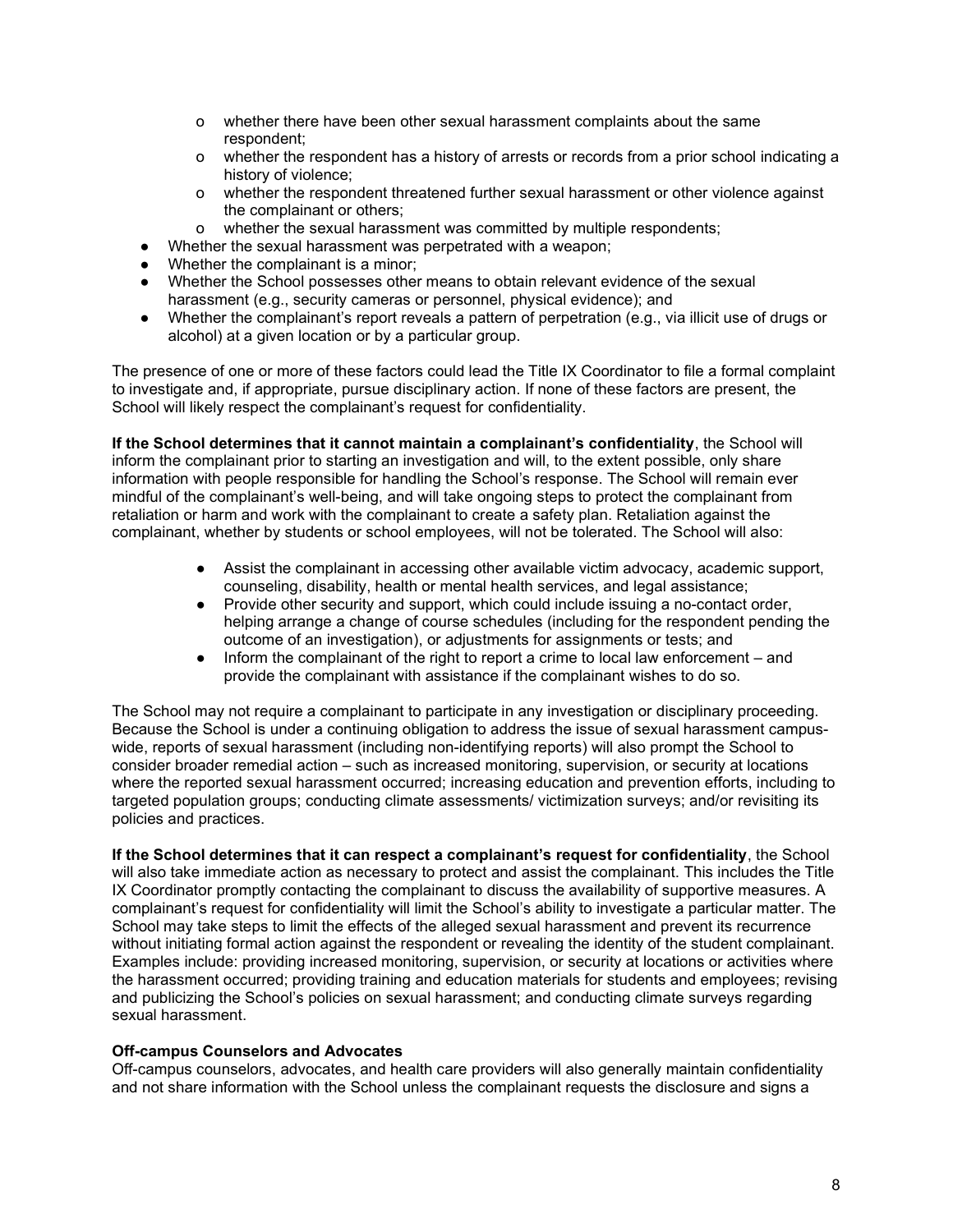consent or waiver form. Contact information for these off-campus resources can be found in Section 4 of this Policy.

## 8. Formal Complaint Investigation Procedures and Protocols

The School will investigate all formal complaints of sexual harassment. A formal complaint must be in writing filed by a complainant or signed by the Title IX Coordinator alleging sexual harassment against a respondent and requesting that the School investigate the allegation of sexual harassment. A formal complaint form may be obtained from the Title IX Coordinator, although no particular form is required to submit a formal complaint so long as the complaint is in writing, signed by a complainant, alleges sexual harassment against a respondent, and requests an investigation. The School's Title IX Coordinator oversees the School's investigation, response to, and resolution of all reports of prohibited sexual harassment, and of related retaliation, involving students, faculty, and staff.

As soon as practicable after receiving a formal complaint, the Title IX Coordinator will make an initial assessment of the formal complaint to determine whether the formal complaint, on its face, alleges an act prohibited by this Policy. If the Title IX Coordinator determines the formal complaint states facts which, if true, could constitute sexual harassment in violation of this Policy, the Title IX Coordinator will proceed through the formal investigation process (see below). If the Title IX Coordinator determines the complainant's report does not state facts that, if true, could constitute a violation of this Policy, the Title IX Coordinator will communicate this determination in writing to the complainant. In such circumstances the complainant may still file a report with the federal Office for Civil Rights, the police, or seek available civil remedies through the judicial system. The complainant may also re-file the report with the School upon discovery of additional facts.

The School will dismiss a formal complaint if the conduct alleged in the formal complaint would not constitute sexual harassment under Title IX even if proved, did not occur in the School's education program or activity, or did not occur against a person in the United States. Such dismissal does not preclude action under another provision of the School's code of conduct. The School may dismiss the formal complaint if a complainant notifies the Title IX Coordinator in writing that the complainant would like to withdraw the formal complaint; the respondent is no longer enrolled or employed by the School; or specific circumstances prevent the School from gathering evidence sufficient to reach a determination as to the formal complaint or allegations therein. The School will promptly send written notice of the dismissal and reasons therefor simultaneously to the parties.

#### **Notice**

Upon receipt of a formal complaint, the School will provide written notice of the School's grievance process to the parties who are known. The School will also provide the parties with notice of the allegations of sexual harassment potentially constituting sexual harassment, including sufficient details known at the time and with sufficient time to prepare a response before any initial interview. Sufficient details include the identities of the parties involved in the incident, if known; the conduct allegedly constituting sexual harassment; and the date and location of the alleged incident, if known. The written notice will include a statement that the respondent is presumed not responsible for the alleged conduct and that a determination regarding responsibility is made at the conclusion of the grievance process. The written notice will inform the parties that they may have an advisor of their choice, who may be, but is not required to be, an attorney, and may inspect and review evidence that is submitted to and/or collected by the School in connection with the investigation. The written notice will also inform the parties of any provision in the School's code of conduct that prohibits knowingly making false statements or knowingly submitting false information during the grievance process.

If, in the course of an investigation, the School decides to investigate allegations about the complainant or respondent that are not included in a prior notice provided to the parties, the School will provide notice of the additional allegations to the parties whose identities are known.

#### Voluntary Resolution

Voluntary resolution, when selected by all parties and deemed appropriate by the Title IX Coordinator, is a path designed to eliminate the conduct at issue, prevent its recurrence, and remedy its effects in a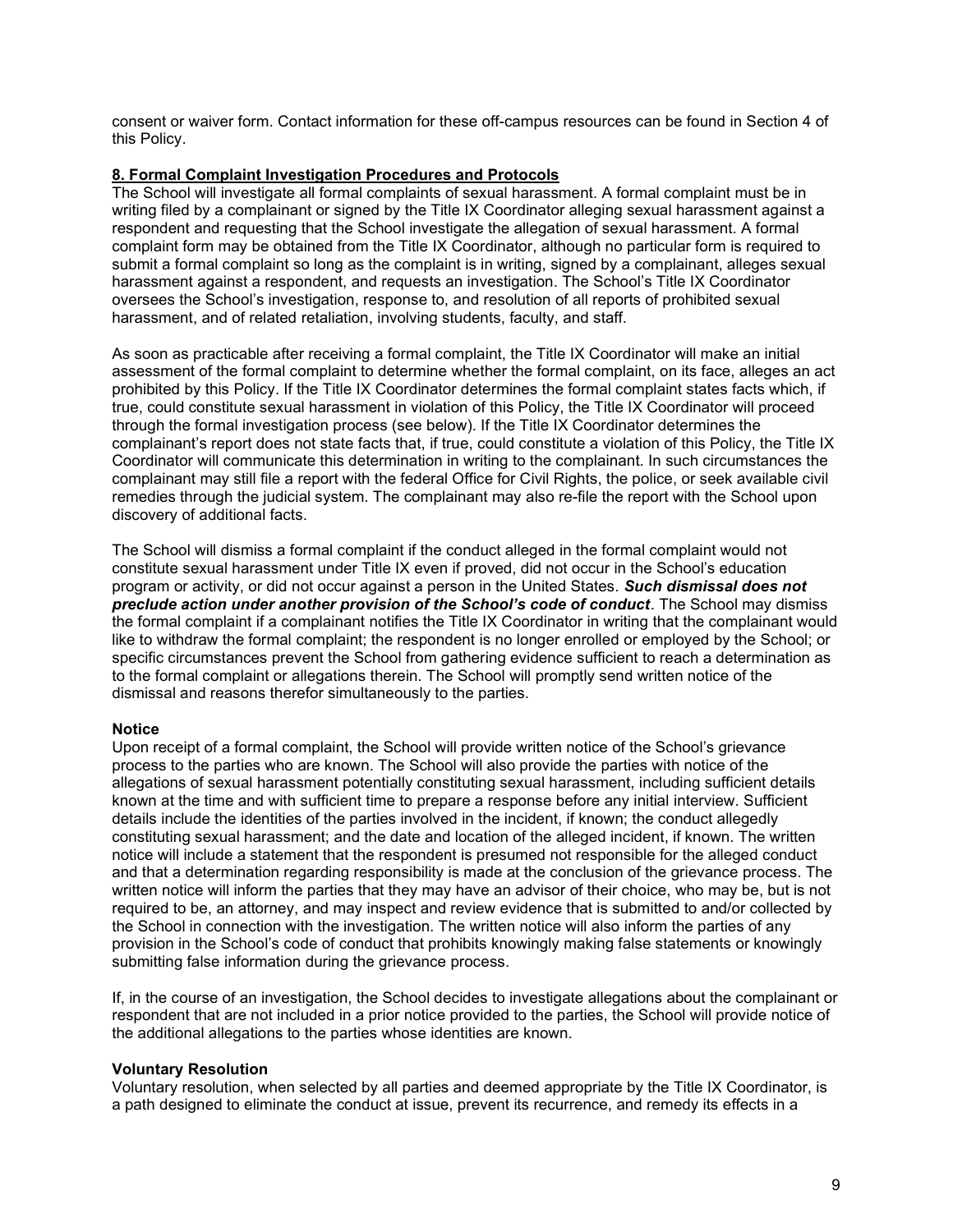manner that meets the safety and welfare needs of the School community. If all parties voluntarily agree to participate in an informal resolution that does not involve a full investigation and adjudication after receiving notice of a formal complaint, and if the School determines that the particular formal complaint is appropriate for such a process, the School will facilitate an informal resolution to assist the parties in reaching a voluntary resolution. The School retains the discretion to determine which cases are appropriate for voluntary resolution.

Voluntary resolution may include: conducting targeted or broad-based educational programming or training for relevant individuals or groups; providing increased monitoring, supervision, or security at locations or activities where the harassment occurred; facilitating a meeting with the respondent and the complainant present; and any other remedy that can be tailored to the involved individuals to achieve the goals of the Policy.

Voluntary resolution may also include restorative principles that are designed to allow a respondent to accept responsibility for harassment and acknowledge harm to the complainant or to the School community. Restorative models will be used only with the consent of both parties and following a determination by the Title IX Coordinator that the matter is appropriate for a restorative approach.

The School will not compel parties to engage in mediation or to participate in any particular form of informal resolution. As the title implies, participation in voluntary resolution is a choice, and either party can request to end this manner of resolution and pursue an investigation and adjudication at any time, including if voluntary resolution is unsuccessful at resolving the complaint.

In connection with any informal resolution process, the School will provide written notice to the parties disclosing the allegations and the requirements of the informal resolution process. The School will notify the parties that any time prior to agreeing to a resolution, any party has the right to withdraw from the informal resolution process and resume the grievance process with respect to the formal complaint. The School must obtain the parties' voluntary, written consent to the informal resolution process. The informal resolution process may not be utilized to resolve allegations that a School employee sexually harassed a student.

The time frame for completion of voluntary resolution may vary, but the School will seek to complete the process within 15 days of all the parties' request for voluntary resolution.

### Formal Investigation Process

The burden of proof and the burden of gathering evidence sufficient to reach a determination regarding responsibility rests on the School and not on the parties. The Title IX Coordinator is responsible for the investigation of a formal complaint. The Title IX Coordinator may designate a specially trained investigator (or team of investigators) to conduct the investigation.

The School's process for responding to, investigating, and adjudicating sexual harassment reports will continue during any law enforcement proceeding. The investigator may need to temporarily delay an investigation while the police are gathering evidence but will resume the investigation after learning that the police department has completed its evidence-gathering and will generally not wait for the conclusion of any related criminal proceeding.

The investigator will interview the complainant, respondent, and any witnesses. They will also gather pertinent documentary materials (if any) and other information. The School will provide, to a party whose participation is invited or expected, written notice of the date, time, location, participants, and purpose of all hearings, investigative interviews, or other meetings, with sufficient time for the party to prepare to participate. Each party shall have an equal opportunity to present witnesses, including fact and expert witnesses, and other inculpatory and exculpatory evidence. The School will not restrict the ability of either party to discuss the allegations under investigation or to gather and present relevant evidence.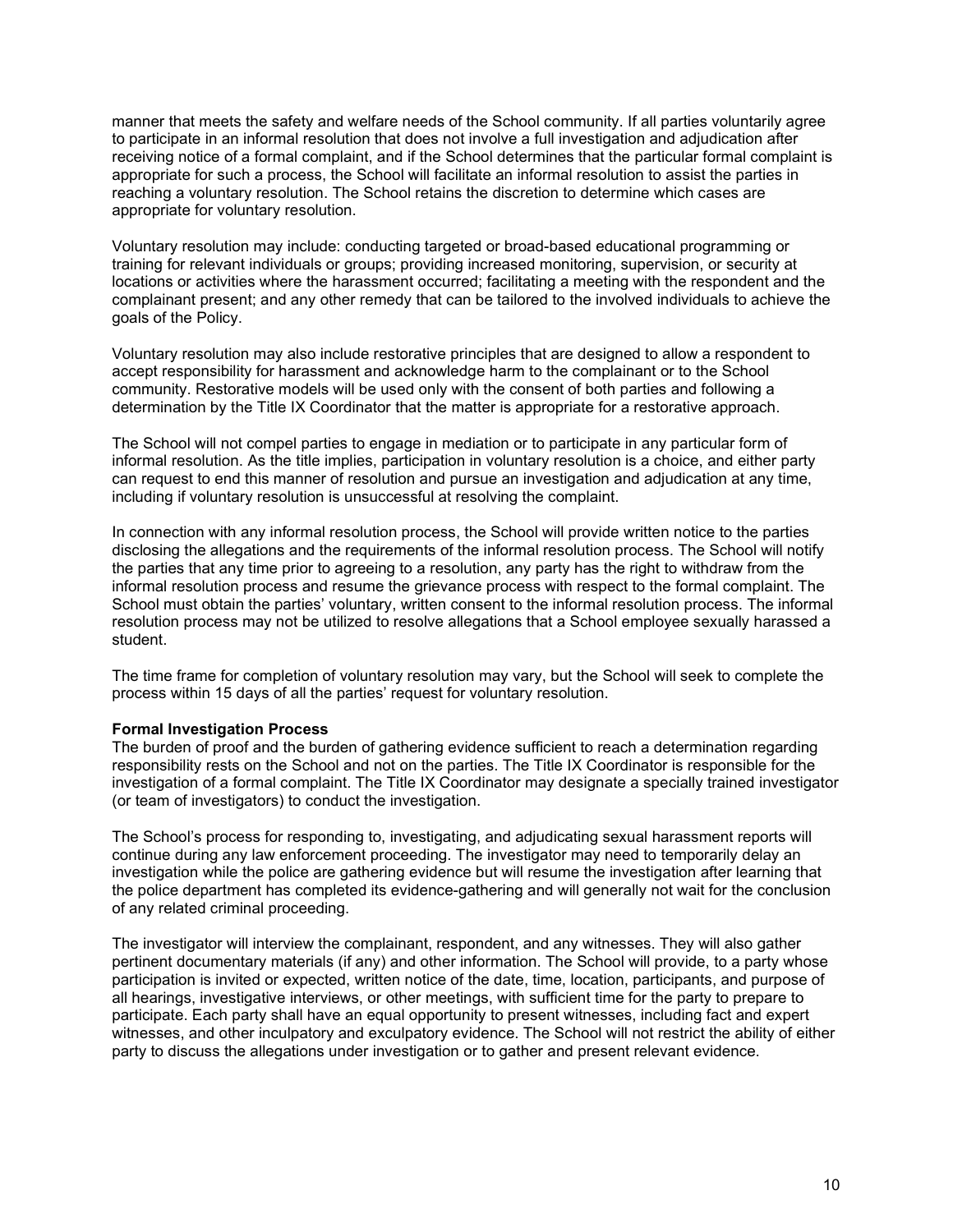## Time Frame for Investigation

Consistent with the goal to maximize educational opportunities and minimize the disruptive nature of the investigation and resolution, the Title IX Coordinator seeks to resolve all reports in a timely manner. In general, an investigation may last up to 30 days, from receipt of a formal complaint from the complainant or the Title IX Coordinator of the request to proceed with an investigation. Adjudication will generally take up to 30 days from the date the investigative report is provided to both the complainant and the respondent. The Title IX Coordinator may set reasonable time frames for required actions under the Policy. Those time frames may be extended for good cause as necessary to ensure the integrity and completeness of the investigation, comply with a request by external law enforcement, accommodate the availability of witnesses, accommodate absences or delays by the parties, the need for language assistance or accommodation of disabilities, account for School breaks or vacations, or address other legitimate reasons, including the complexity of the investigation (including the number of witnesses and volume of information provided by the parties) and the severity and extent of the alleged conduct. Any extension of the timeframes, and the reason for the extension, will be shared simultaneously with the parties in writing. Best efforts will be made to complete the process in a timely manner by balancing principles of thoroughness and fundamental fairness with promptness.

Where necessary, the School will take prompt steps to protect complainants pending the final outcome of an investigation, including the provision of supportive measures to the complainant and/or the respondent. The School may remove a respondent from the School's education programs or activities on an emergency basis, provided that the School undertakes an individualized safety and risk analysis, determines that an immediate threat to the physical health or safety of any student or other individual arising from the allegations of sexual harassment justifies removal, and provides the respondent with notice and an opportunity to challenge the decision immediately following the removal. The School may place a non-student employee respondent on administrative leave during the pendency of a grievance process.

The School will provide both parties an equal opportunity to inspect and review any evidence obtained as part of the investigation that is directly related to the allegations raised in the formal complaint, including the evidence upon which the School does not intend to rely in reaching a determination regarding responsibility and inculpatory or exculpatory evidence, whether obtained from a party or other source, so that each party can meaningfully respond to the evidence prior to conclusion of the investigation. Prior to completion of the investigative report, the School will send to each party and the party's advisor, if any, the evidence subject to inspection and review in an electronic format or a hard copy, and the parties will have at least 10 days to submit a written response, which the investigator will consider prior to completion of the investigative report. The School will make all such evidence subject to the parties' inspection and review available at any hearing to give each party equal opportunity to refer to such evidence during the hearing, including for purposes of cross-examination

#### Investigation Report

The investigator will prepare an investigative report that fairly summarizes relevant evidence and, at least 10 days prior to a hearing, send to each party and the party's advisor, if any, the investigative report in an electronic format or a hard copy, for their review and written response. Such report will include a statement of the allegations and issues, the positions of the complainant and respondent, a summary of the evidence (including from interviews and documentation gathered), an explanation why any proffered evidence was not investigated, assessment of individual credibility, findings of fact, and an analysis of whether a violation of the Policy has occurred. The investigator will use "preponderance of the evidence" as the standard of proof to determine whether a violation of the Policy occurred. Preponderance of evidence means that the party must present evidence that leaves one with a firm belief or conviction that it is more likely than not that the alleged conduct occurred. The complainant and respondent will be simultaneously notified of the completion of the investigation and provided with the investigator's report.

## 9. Grievance/Adjudication Procedures

## Hearing Panel

The School will convene a hearing panel following the end of the investigation. The hearing panel determines whether the respondent is responsible or not responsible for a violation of the Policy.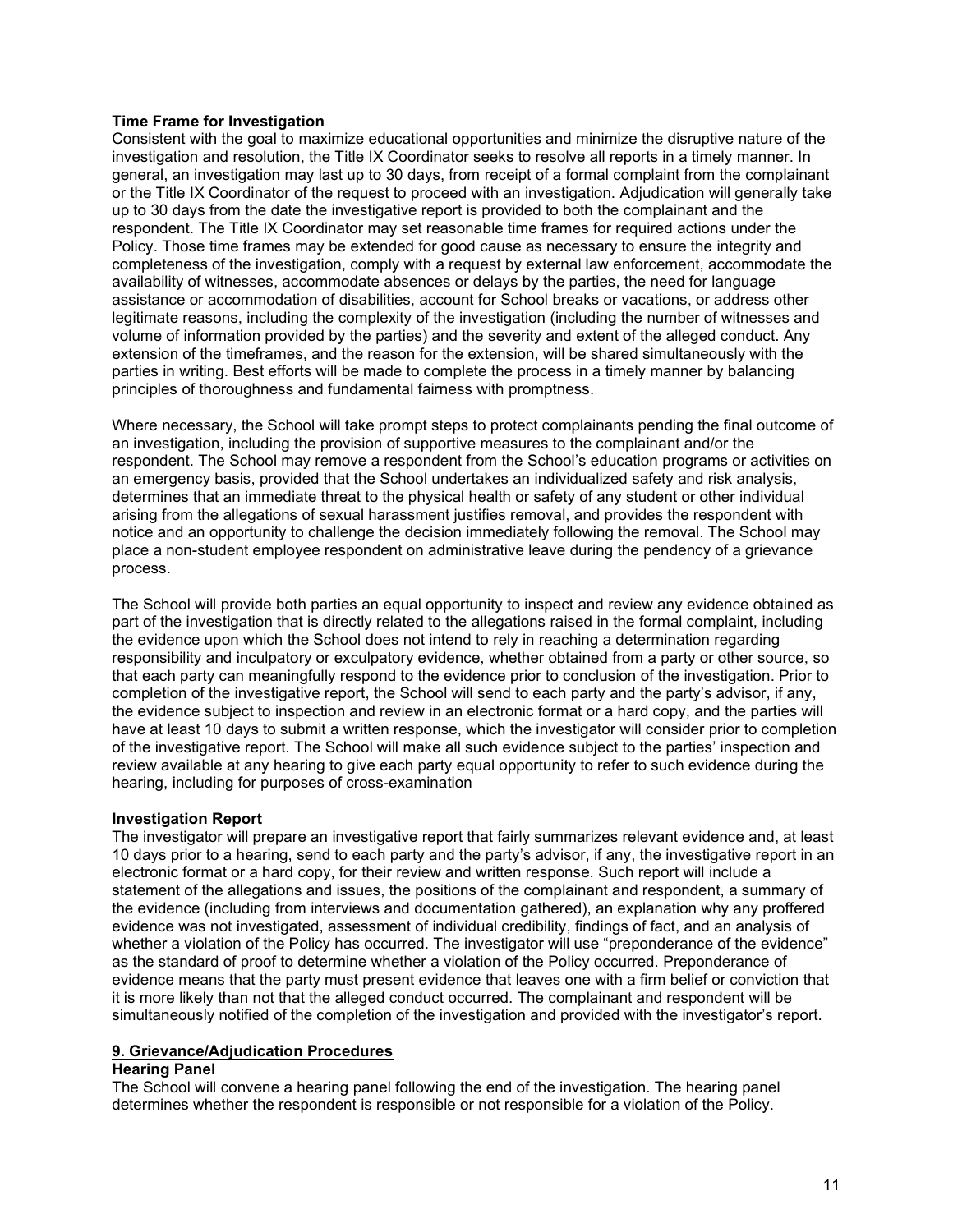The hearing panel will consist of three members. The Title IX Coordinator will designate the members of the hearing panel but will not serve as a panel member. The investigator responsible for the School's investigation of the formal complaint may not serve as a panel member. The hearing panel members may include administrators, officers, lawyers, or other individuals with relevant experience and special training. Panel members may participate remotely so long as the School utilizes technology enabling the panel members and parties to simultaneously see and hear the party or witness answering questions. All panelists will receive training from experts in the field at least once a year. In addition to training on how the adjudicatory process works, the training will include specific instruction about how to approach students about sensitive issues that may arise in the context of sexual harassment. The complainant and respondent will be informed of the panel's membership before the hearing process begins. A complainant and/or respondent may challenge the participation of a panel member because of perceived conflict of interest, bias, or prejudice. Such challenges, including rationale, must be made to the Title IX Coordinator at least three days prior to the commencement of the hearing. At its discretion, the Title IX Coordinator will determine whether such a conflict of interest exists and whether a panel member should be replaced. Postponement of a hearing may occur if a replacement panelist cannot be immediately identified.

#### **Advisors**

Both the complainant and the respondent are entitled to be accompanied to any meeting or proceeding relating to the allegation of sexual harassment by an advisor or support person of their choice, provided the involvement of such advisor or support person does not result in the postponement or delay of such meeting as scheduled.

## Written Submissions

Both the complainant and respondent will have the opportunity to submit written responses to the investigation report and other relevant information to the hearing panel. Each of the complainant and respondent will have the opportunity to review any written submissions by the other. The hearing panel may set reasonable parameters for these written submissions. The hearing panel will review the investigation report and written submissions.

#### Hearing Procedures

The Title IX Coordinator will give the complainant and respondent at least 10 days' advance notice of the hearing. The Title IX Coordinator may arrange to hold the hearing at an off-campus location. The hearing is a closed proceeding, meaning that no one other than the panel members, the complainant and respondent, their respective advisors, witnesses (when called), and necessary School personnel may be present during the proceeding. The School Owner will work with School staff so that any student whose presence is required may participate in the hearing.

In general, hearings will proceed as follows:

- The Title IX Coordinator may set reasonable time limits for any part of the hearing. Each of the complainant and respondent will have the opportunity to present witnesses and other information consistent with the Policy and these Procedures. The panel may determine the relevance of, place restrictions on, or exclude any witnesses or information. When the complainant and respondent are not able to be present for the hearing panel, arrangements will be made for participation virtually, with technology enabling the participants to see and hear each other simultaneously.
- In cases where either the complainant or respondent opts not to participate in the hearing, the panel may still hear from the other.
- Additional hearing rules include:
	- o Cross Examination. At the hearing, the hearing panel shall permit each party's advisor to ask the other party and any witnesses all relevant questions and follow-up questions, including those challenging credibility. Such cross-examination at the live hearing must be conducted directly, orally, and in real time by the party's advisor of choice and never by a party personally.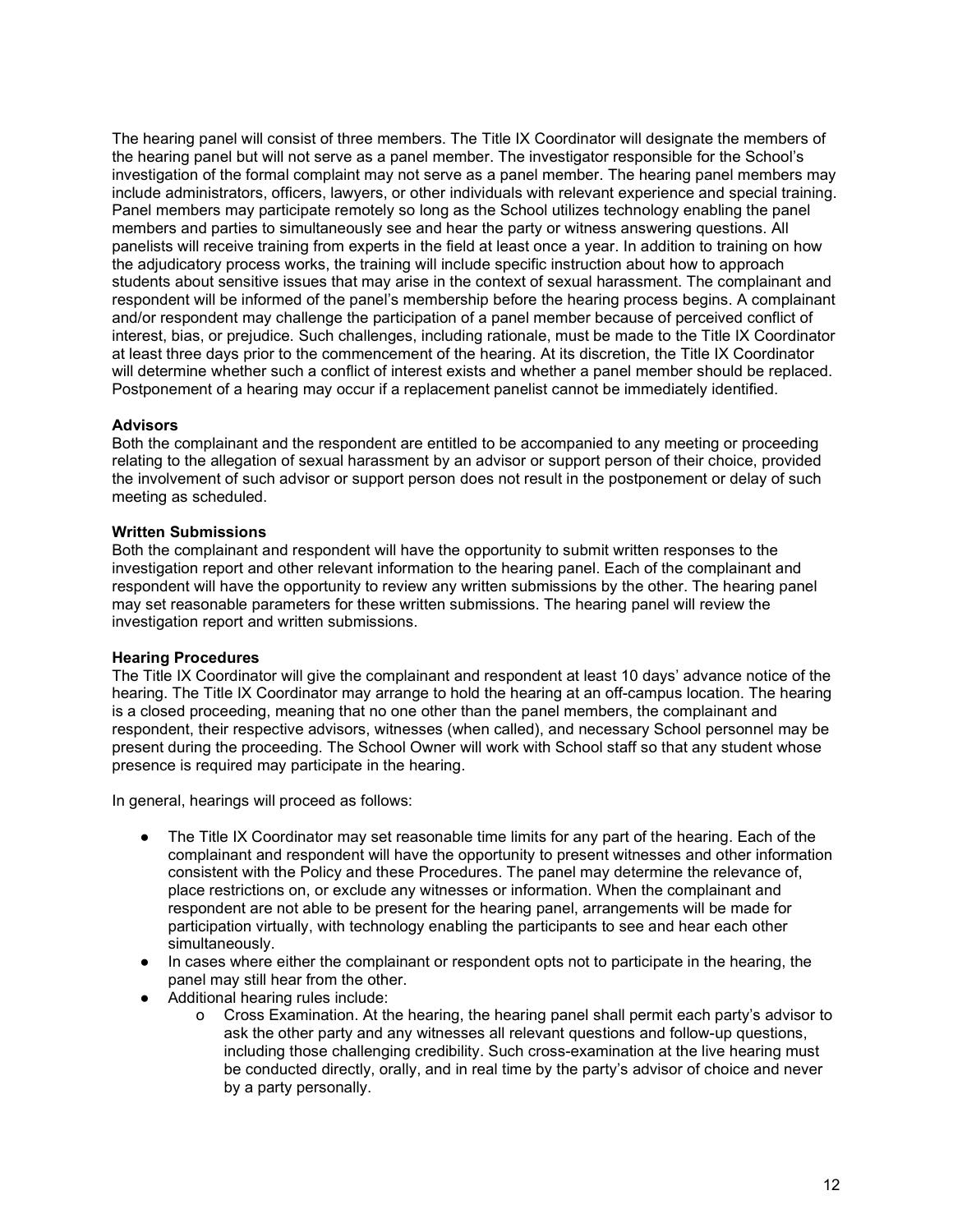- o At the request of either party, the School will provide for the hearing to occur with the parties located in separate rooms with technology enabling the hearing panel members and parties to simultaneously see and hear the party or the witness answering questions.
- o Only relevant cross-examination and other questions may be asked of a party or witness. Before a complainant, respondent, or witness answers a cross-examination or other question, the hearing panel must first determine whether the question is relevant and explain any decision to exclude a question as not relevant.
- o If a party does not have an advisor present at the live hearing, the School will provide without fee or charge to that party, an advisor of the School's choice, who may be, but is not required to be, an attorney, to conduct cross-examination on behalf of that party.
- o Information Regarding Romantic or Sexual History. Questions and evidence about the complainant's sexual predisposition or prior sexual behavior are not relevant, unless such questions and evidence about the complainant's prior sexual behavior are offered to prove that someone other than the respondent committed the conduct alleged by the complainant, or if the questions and evidence concern specific incidents of the complainant's prior sexual behavior with respect to the respondent and are offered to prove consent. The existence of a prior consensual dating or sexual relationship between the complainant and respondent by itself does not support an inference of consent to alleged sexual harassment.
- o Prior Conduct Violations. The hearing panel will not consider the respondent's prior conduct violations, unless the investigator provided that information to the hearing panel because the respondent was previously found to be responsible, and the previous incident was substantially similar to the present allegation(s) and/or the information indicates a pattern of behavior by the respondent.
- o If a party or witness does not submit to cross-examination at live hearing, the hearing panel will not rely on any statement of that party or witness in reaching a determination regarding responsibility; provided, however, that the hearing panel will not draw an inference about the determination regarding responsibility based solely on a party's or witness's absence from the hearing or refusal to answer cross-examination or other questions.
- o The School will not require, allow, rely upon, or otherwise use questions or evidence that constitute, or seek disclosure of, information protected under a legally recognized privilege, unless the person holding such privilege has waived the privilege.
- o Live hearings may be conducted with all parties physically present in the same geographic location or, at the School's discretion, any or all parties, witnesses, and other participants may appear at the live hearing virtually, with technology enabling participants to see and hear each other simultaneously.

The School will create an audio or audiovisual recording, or transcript, of any hearing and make it available to the parties for inspection and review. The panelists may request a copy or transcript of the recording. Cell phones and recording devices may not be used in the hearing room(s) unless approved by the panel in advance.

## Panel Determinations/Standard of Proof

The hearing panel will issue a written determination regarding responsibility. The panel will use "preponderance of the evidence" as the standard of proof to determine whether a violation of the Policy occurred. Preponderance of evidence means that the party must present evidence that leaves one with a firm belief or conviction that it is more likely than not that the alleged conduct occurred. The panel will find a student responsible, or not responsible, based on a majority vote. The panel will generally render a written determination within 10 days after the conclusion of a hearing.

The panel's written determination will include:

- a) Identification of the allegations potentially constituting sexual harassment;
- b) A description of the procedural steps taken from the receipt of the formal complaint through the determination, including any notifications to the parties, interviews with parties and witnesses, site visits, methods used to gather other evidence, and hearings held;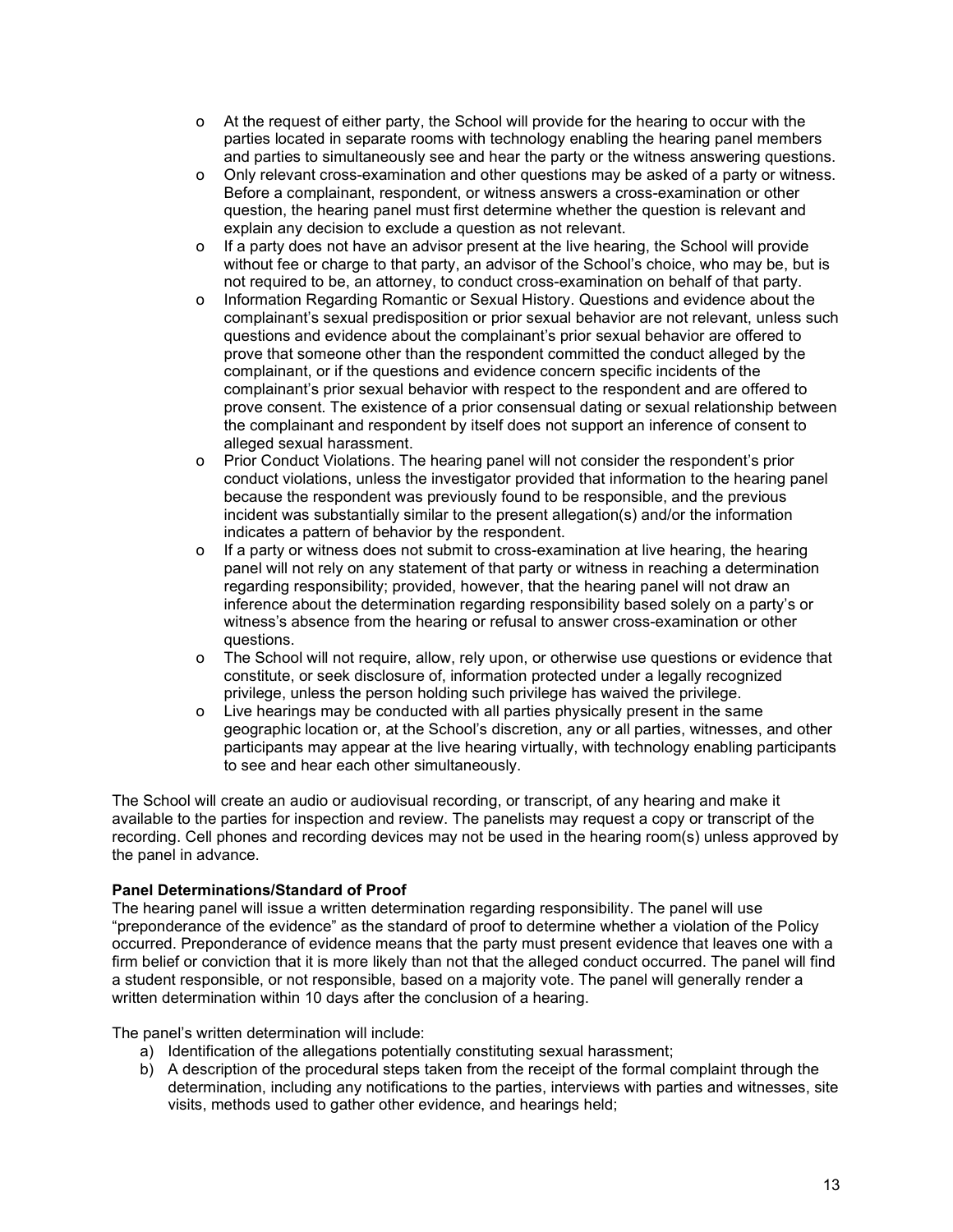- c) Findings of fact supporting the determination;
- d) Conclusions regarding the application of the School's code of conduct to the facts;
- e) A statement of, and rationale for, the result as to each allegation, including a determination regarding responsibility, any disciplinary sanctions the School imposes on the respondent, and whether remedies designed to restore or preserve equal access to the School's education program or activity will be provided by the School to the complainant; and
- f) The School's procedures and permissible bases for the complainant and respondent to appeal.

The parties will be informed of the results of the adjudication hearing by simultaneous written notice to both parties of the outcome of the formal complaint. The determination regarding responsibility becomes final either on the date that the School provides the parties with the written determination of the result of the appeal, if an appeal is filed, or if an appeal is not filed, the date on which an appeal would no longer be considered timely.

## 10. Sanctions and Other Remedies

The hearing panel shall be responsible for imposing sanctions that are:

- Fair and appropriate given the facts of the particular case;
- Consistent with the School's handling of similar cases;
- Adequate to protect the safety of the campus community; and
- Reflective of the seriousness of sexual harassment.

No disciplinary sanctions or other actions that are not supportive measures will be imposed against a respondent until the completion of the School's grievance procedures, including any applicable appeal. The hearing panel will consider relevant factors, including if applicable: (1) the specific sexual harassment at issue (such as penetration, touching under clothing, touching over clothing, unauthorized recording, etc.); (2) the circumstances accompanying the lack of consent (such as force, threat, coercion, intentional incapacitation, etc.); (3) the respondent's state of mind (intentional, knowing, bias-motivated, reckless, negligent, etc.); (4) the impact of the offense on the complainant; (5) the respondent's prior disciplinary history; (6) the safety of the School community; and (7) the respondent's conduct during the disciplinary process. The sanctioning decision will be communicated in writing to the complainant and the respondent as part of the hearing panel's written determination.

The School may impose any one or more of the following sanctions on a student determined to have violated the Policy:

- Reprimand/warning;
- Changing the respondent's academic schedule;
- Disciplinary probation;
- Restricting access to School facilities or activities;
- Community service;
- Issuing a "no contact" order to the respondent or requiring that such an order remain in place;
- Dismissal or restriction from School employment;
- Suspension (limited time or indefinite); and
- **•** Expulsion.

In addition to any other sanction (except where the sanction is expulsion), the School may require any student determined to be responsible for a violation of the Policy to receive appropriate education and/or training related to the sexual harassment violation at issue. The School may also recommend counseling or other support services for the student.

Whatever the outcome of the hearing process, a complainant may request ongoing or additional supportive measures and the Title IX Coordinator will determine whether such supportive measures are appropriate. Potential ongoing supportive measures include:

- Providing an escort for the complainant;
- Changing the complainant's academic schedule;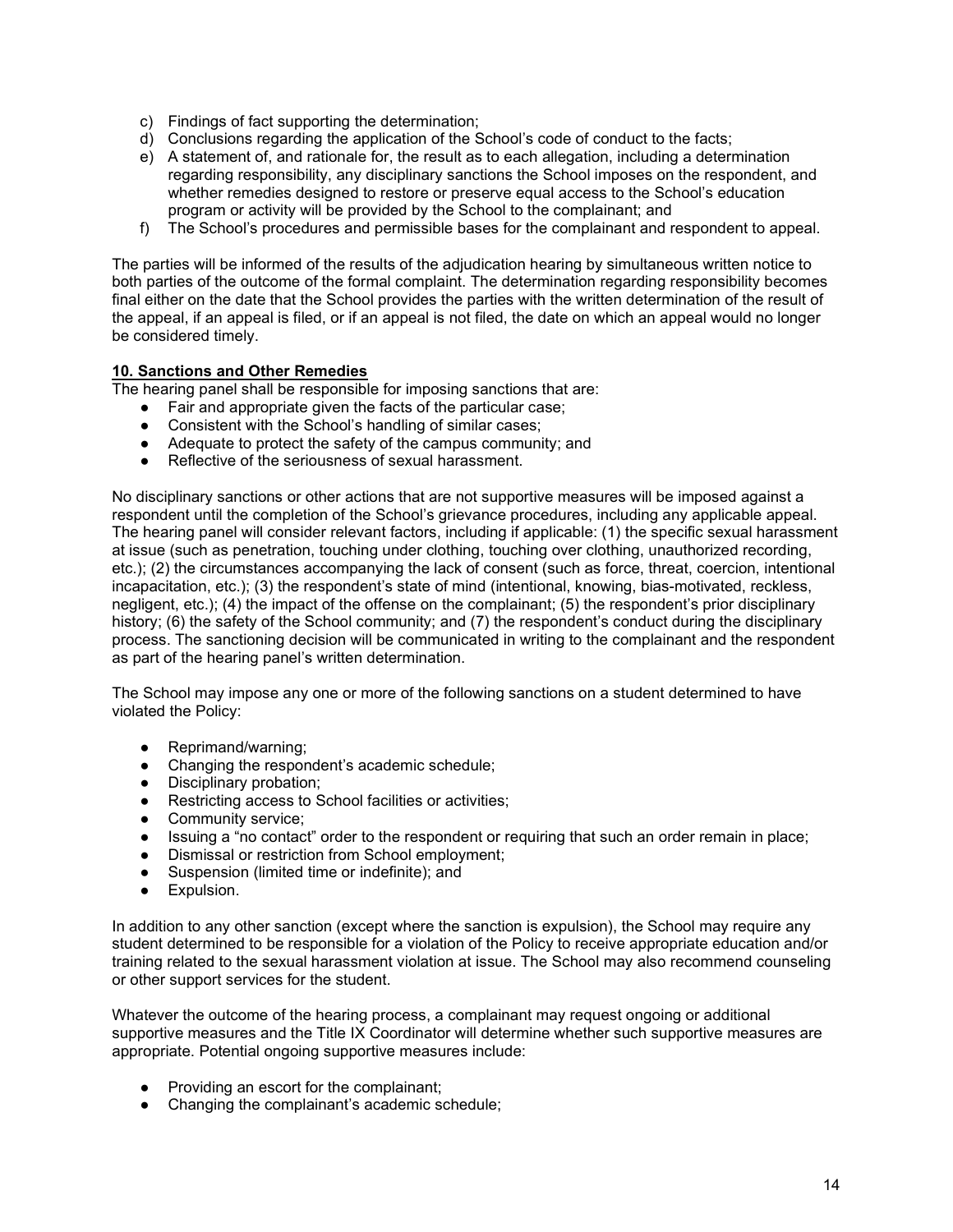- Allowing the complainant to withdraw from or retake a class without penalty; and
- Providing access to tutoring or other academic support, such as extra time to complete or re-take a class.

The School may also determine that additional measures are appropriate to respond to the effects of the incident on the School community. Additional responses for the benefit of the School community may include:

- Increased monitoring, supervision, or security at locations or activities where the harassment occurred;
- Additional training and educational materials for students and employees;
- Revision of the School's policies relating to sexual harassment; and
- Climate surveys regarding sexual harassment.

## 11. Appeals

Either the respondent or the complainant or both may appeal from a determination regarding responsibility, and from a recipient's dismissal of a formal complaint or any allegations therein, on the following bases:

- 1. A procedural irregularity that affected the outcome of the matter;
- 2. New evidence that was not reasonably available at the time of the determination regarding responsibility or dismissal, that could affect the outcome of the matter; and
- 3. The Title IX Coordinator, investigator(s), or hearing panel member(s) had a conflict of interest or bias for or against complainants or respondents generally or the individual complainant or respondent that affected the outcome of the matter.

Disagreement with the finding or sanctions is not, by itself, grounds for appeals.

The decision maker(s) for the appeal may not be the same person as the hearing panel members, the investigator(s), or the Title IX Coordinator. The appealing party must submit the appeal in writing to the School within seven days after receiving the written determination regarding responsibility. If either the complainant or respondent submits an appeal, the Title IX Coordinator will notify the other that an appeal has been filed and the grounds of the appeal. The non-appealing party may submit a written response within seven days after notice of an appeal.

If the decision-maker concludes that a change in the hearing panel's determination is warranted, the School may enter a revised determination, reconvene the panel to reconsider the determination, or return the matter for additional investigation. If both the complainant and respondent appeal, the appeals will be considered concurrently.

The decision maker will issue a written decision describing the result of the appeal and the rationale for the result, and provide the written decision simultaneously to both parties. Appeals decisions will be rendered within 15 days after the receipt of the written appeal. All appeal decisions are final.

#### 12. Records Disclosure & Recordkeeping

Disciplinary proceedings conducted by the School are subject to the Family Educational Records and Privacy Act (FERPA), a federal law governing the privacy of student information. FERPA generally limits disclosure of student information outside the School without the student's consent, but it does provide for release of student disciplinary information without a student's consent in certain circumstances. Any information gathered in the course of an investigation may be subpoenaed by law enforcement authorities as part of a parallel investigation into the same conduct or required to be produced through other compulsory legal process.

Additional information about FERPA can be found on the School's website at reflectionsacademyofbeauty.com.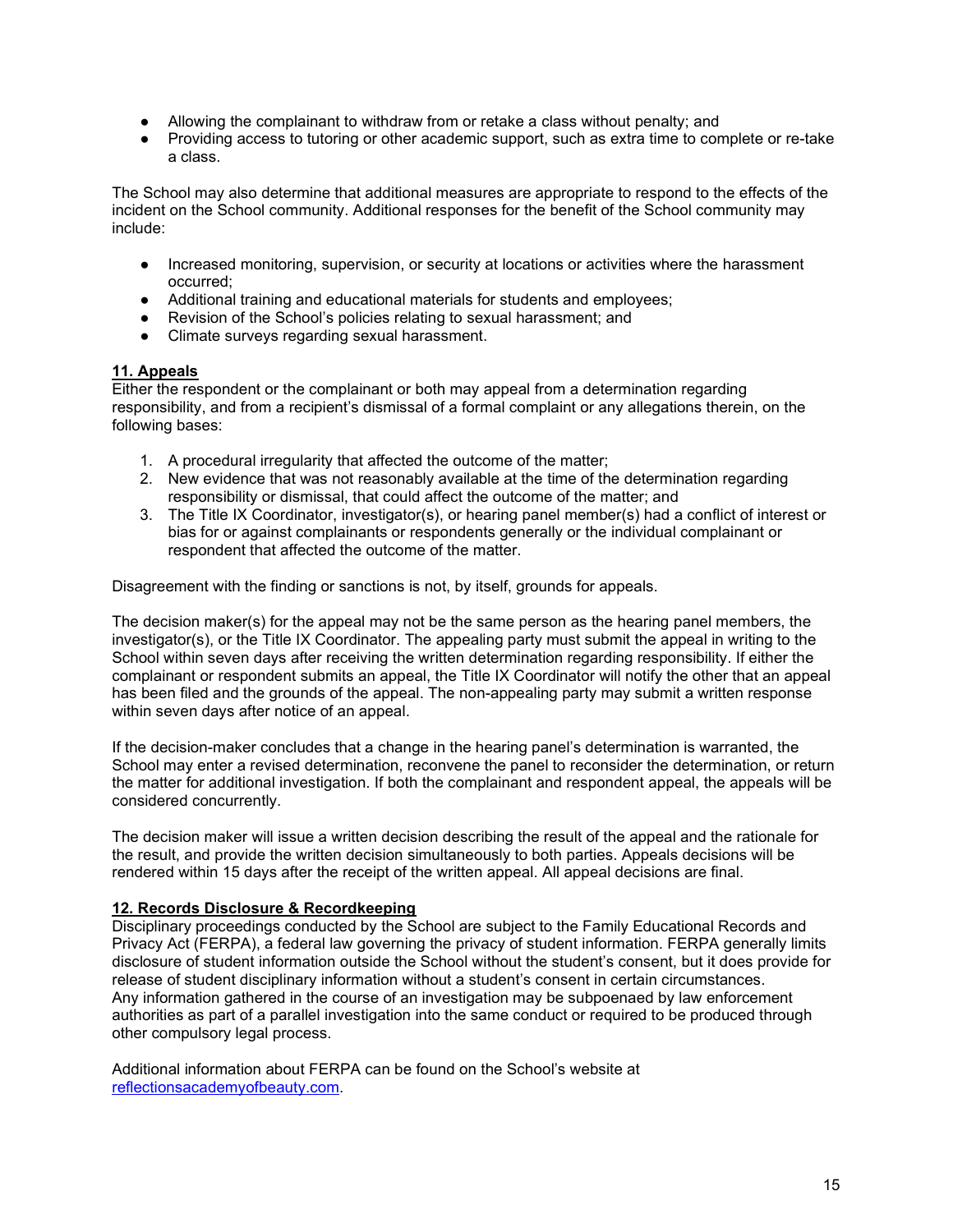The School will, upon written request, disclose to the alleged victim of a crime of violence (as that term is defined in Section 16 of Title 18, United States Code), or a non-forcible sex offense, a report on the results of any disciplinary proceeding conducted by the School against a student who is the alleged perpetrator of such crime or offense. If the alleged victim is deceased as a result of such crime or offense, the next of kin of such victim shall be treated as the alleged victim for purposes of this paragraph.

The School will maintain for a period of not less than seven years records of:

- a) Each sexual harassment investigation including any determination regarding responsibility; any audio, audiovisual recording, or transcript from a hearing conducted in response to a formal complaint; any disciplinary sanctions imposed on the respondent; and any remedies provided to the complainant designed to restore or preserve equal access to the School's education programs or activities;
- b) Any appeal and the result therefrom;
- c) Any informal resolution and the result therefrom; and
- d) All materials used to train Title IX Coordinators, investigators, hearing panel members, decisionmakers, and any person who facilitates an informal resolution process. The School will make these training materials publicly available on its website.

The School will create and maintain for a period of not less than seven years, records of any actions, including any supportive measures, taken in response to a report or formal complaint of sexual harassment. In each instance, the School will document the basis for its conclusion that its response was not deliberately indifferent, and document that it has taken measures designed to restore or preserve equal access to the School's education program or activity. If a School does not provide a complainant with supportive measures, then the School will document the reasons why such a response was not clearly unreasonable in light of the known circumstances. The documentation of certain bases or measures does not limit the School in the future from providing additional explanations or detailing additional measures taken.

#### 13. Education and Prevention Programs

As set forth in Section 3 of this Policy statement, sexual assault, sexual harassment, dating violence, domestic violence, and stalking are all forms of prohibited conduct.

The School is committed to offering educational programs to promote awareness and prevention of prohibited conduct. Educational programs include an overview of the School's policies and procedures; relevant definitions, including prohibited conduct; discussion of the impact of alcohol and illegal drug use; consent; safe and positive options for bystander intervention; review of resources and reporting options available for students, faculty, and staff; and information about risk reduction. Incoming students and new employees will receive primary prevention and awareness programming as part of their orientation.

As part of the School's commitment to provide an educational and work environment free from prohibited conduct, this Policy will be disseminated widely to the School community through e-mail communication, publications, websites, new employee orientations, student orientations, and other appropriate channels of communication.

The Title IX Coordinator, investigators, hearing panel members, and anyone else who is involved in responding to, investigating, or adjudicating sexual harassment will receive annual training from experts in the field. In addition to training on how the adjudicatory process works, the training will include specific instruction about how to approach students about sensitive issues that may arise in the context of sexual harassment.

#### Definitions of Sexual Harassment under Illinois Law

Criminal Sexual Assault. (a) A person commits criminal sexual assault if that person commits an act of sexual penetration and: (1) uses force or threat of force; (2) knows that the victim is unable to

understand the nature of the act or is unable to give knowing consent; (3) is a family member of the victim, and the victim is under 18 years of age; or (4) is 17 years of age or over and holds a position of trust,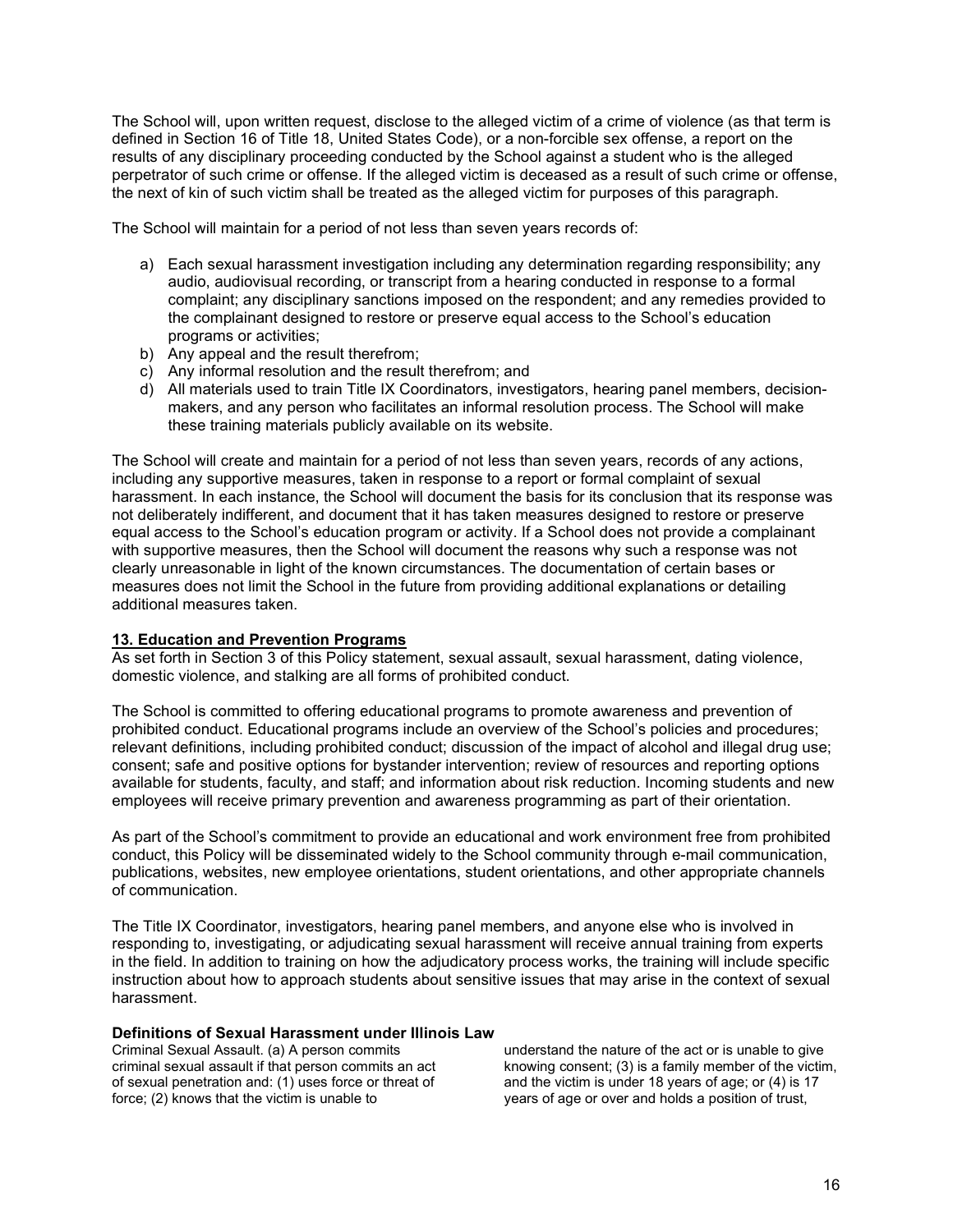authority, or supervision in relation to the victim, and the victim is at least 13 years of age but under 18 years of age.

Criminal sexual abuse. (a) A person commits criminal sexual abuse if that person: (1) commits an act of sexual conduct by the use of force or threat of force; or (2) commits an act of sexual conduct and knows that the victim is unable to understand the nature of the act or is unable to give knowing consent. (b) A person commits criminal sexual abuse if that person is under 17 years of age and commits an act of sexual penetration or sexual conduct with a victim who is at least 9 years of age but under 17 years of age.

Public indecency. (a) Any person of the age of 17 years and upwards who performs any of the following acts in a public place commits a public indecency: (1) An act of sexual penetration or sexual conduct; or (2) A lewd exposure of the body done with intent to arouse or to satisfy the sexual desire of the person. Breast-feeding of infants is not an act of public indecency.

"Stalking" means engaging in a course of conduct directed at a specific person, and he or she knows or should know that this course of conduct would cause a reasonable person to fear for his or her safety, the safety of a workplace, school, or place of worship, or the safety of a third person or suffer emotional distress. Stalking does not include an exercise of the right to free speech or assembly that is otherwise lawful or picketing occurring at the workplace that is otherwise lawful and arises out of a bona fide labor dispute, including any controversy concerning wages, salaries, hours, working conditions or benefits, including health and welfare, sick leave, insurance, and pension or retirement provisions, the making or maintaining of collective bargaining agreements, and the terms to be included in those agreements.

Aggravated stalking. (a) A person commits aggravated stalking when he or she commits stalking and: (1) causes bodily harm to the victim; (2) confines or restrains the victim; or (3) violates a temporary restraining order, an order of protection, a stalking no contact order, a civil no contact order, or an injunction prohibiting the behavior described in subsection (b)(1) of Section 214 of the Illinois Domestic Violence Act of 1986. (a-1) A person commits aggravated stalking when he or she is required to register under the Sex Offender Registration Act or has been previously required to register under that Act and commits the offense of stalking when the victim of the stalking is also the victim of the offense for which the sex offender is required to register under the Sex Offender Registration Act or a family member of the victim.

Domestic violence means abuse [which] …. means physical abuse, harassment, intimidation of a dependent, interference with personal liberty or willful deprivation but does not include reasonable direction of a minor child by a parent or person in loco parentis.

Family or household members include spouses, former spouses, parents, children, stepchildren and other persons related by blood or by present or prior marriage, persons who share or formerly shared a common dwelling, persons who have or allegedly have a child in common, persons who share or allegedly share a blood relationship through a child, persons who have or have had a dating or engagement relationship, persons with disabilities and their personal assistants, and caregivers as defined in Section 12-4.4a of the Criminal Code of 2012. For purposes of this paragraph, neither a casual acquaintanceship nor ordinary fraternization between 2 individuals in business or social contexts shall be deemed to constitute a dating relationship. In the case of a high-risk adult with disabilities, "family or household members" includes any person who has the responsibility for a high-risk adult as a result of a family relationship or who has assumed responsibility for all or a portion of the care of a high-risk adult with disabilities voluntarily, or by express or implied contract, or by court order.

Sexual Harassment. "Sexual harassment" means any unwelcome sexual advances or requests for sexual favors or any conduct of a sexual nature when (1) submission to such conduct is made either explicitly or implicitly a term or condition of an individual's employment, (2) submission to or rejection of such conduct by an individual is used as the basis for employment decisions affecting such individual, or (3) such conduct has the purpose or effect of substantially interfering with an individual's work performance or creating an intimidating, hostile or offensive working environment

Harassment [under the Illinois Domestic Violence Act of 1986] means knowing conduct which is not necessary to accomplish a purpose that is reasonable under the circumstances; would cause a reasonable person emotional distress; and does cause emotional distress to the petitioner. Unless the presumption is rebutted by a preponderance of the evidence, the following types of conduct shall be presumed to cause emotional distress: (i) creating a disturbance at petitioner's place of employment or school; (ii) repeatedly telephoning petitioner's place of employment, home or residence; (iii) repeatedly following petitioner about in a public place or places; (iv) repeatedly keeping petitioner under surveillance by remaining present outside his or her home, school, place of employment, vehicle or other place occupied by petitioner or by peering in petitioner's windows; (v) improperly concealing a minor child from petitioner, repeatedly threatening to improperly remove a minor child of petitioner's from the jurisdiction or from the physical care of petitioner, repeatedly threatening to conceal a minor child from petitioner, or making a single such threat following an actual or attempted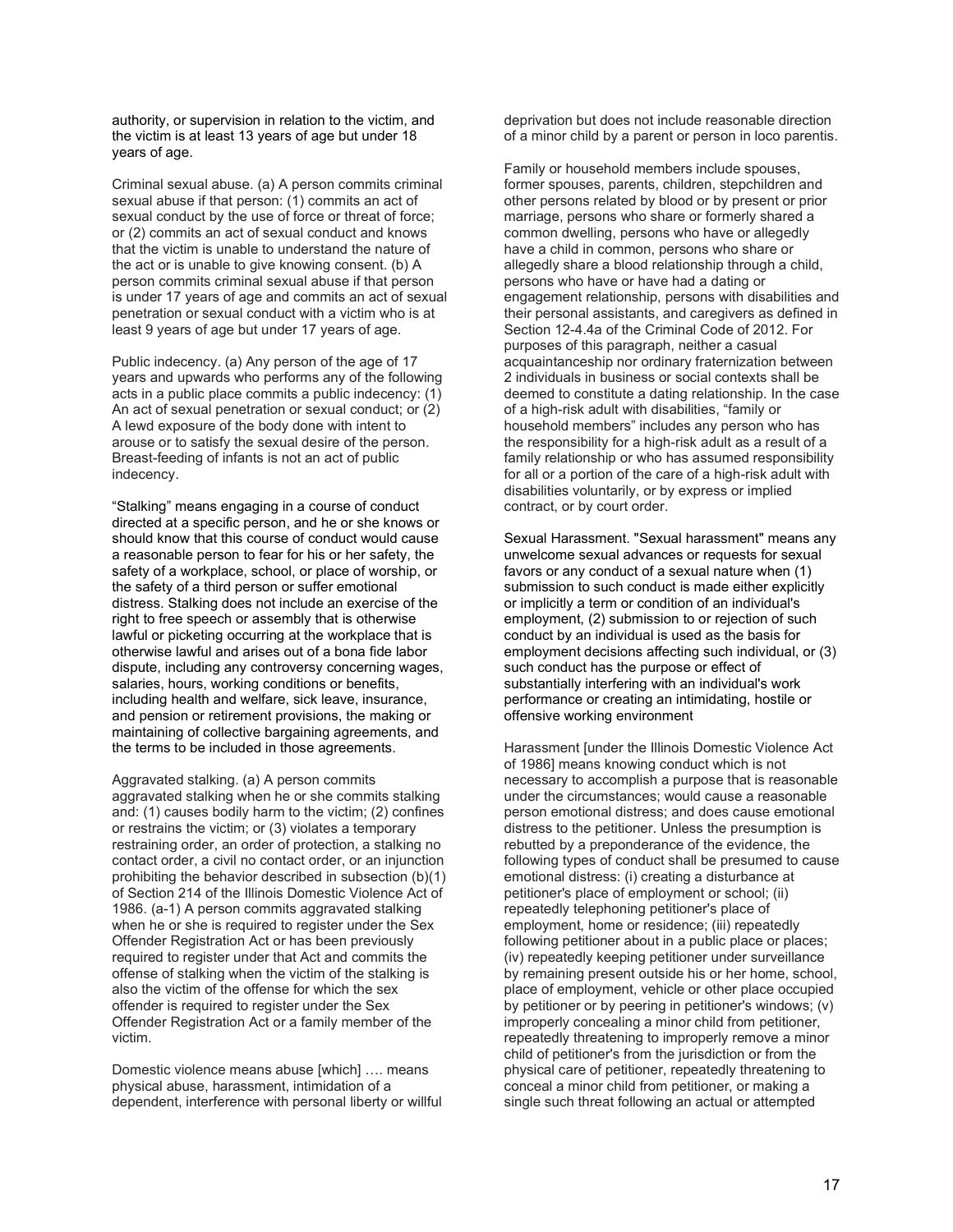improper removal or concealment, unless respondent was fleeing an incident or pattern of domestic violence; or (vi) threatening physical force, confinement or restraint on one or more occasions.

Harassment under the Illinois Human Rights Act means any unwelcome conduct on the basis of an individual's actual or perceived race, color, religion, national origin, ancestry, age, sex, marital status, order of protection status, disability, military status,

sexual orientation, pregnancy, unfavorable discharge from military service, or citizenship status that has the purpose or effect of substantially interfering with the individual's work performance or creating an intimidating, hostile, or offensive working environment. For purposes of this definition, the phrase "working environment" is not limited to a physical location an employee is assigned to perform his or her duties.

## Bystander Intervention

The School's primary prevention and awareness program includes a description of safe and positive options for bystander intervention. Active bystanders take the initiative to help someone who may be targeted for a sexual assault. They do this in ways that are intended to avoid verbal or physical conflict. Active bystanders also take the initiative to help friends, who are not thinking clearly, from becoming offenders of crime. Intervention does not mean that you directly intervene to stop a crime in progress; rather, these steps are "early intervention" – before a crime begins to occur. There are three important components to consider before taking action that we refer to as the ABCs:

- Assess for safety. Ensure that all parties are safe, and whether the situation requires calling authorities. When deciding to intervene, your personal safety should be the #1 priority. When in doubt, call for help.
- Be with others. If it is safe to intervene, you are likely to have a greater influence on the parties involved when you work together with someone or several people. Your safety is increased when you stay with a group of friends that you know well.
- Care for the person. Ask if the target of the unwanted sexual advance/attention/behavior is okay does he or she need medical care? Ask if someone they trust can help them get safely home.

#### Risk Reduction

The School's primary prevention and awareness program includes information on risk reduction. This includes:

Avoiding Dangerous Situations. While you can never completely protect yourself from sexual assault, there are some things you can do to help reduce your risk of being assaulted.

- Be aware of your surroundings. Knowing where you are and who is around you may help you to find a way to get out of a bad situation.
- Try to avoid isolated areas. It is more difficult to get help if no one is around.
- Walk with purpose. Even if you don't know where you are going, act like you do.
- Trust your instincts. If a situation or location feels unsafe or uncomfortable, it probably isn't the best place to be.
- Try not to load yourself down with packages or bags as this can make you appear more vulnerable.
- Make sure your cell phone is with you and charged and that you have money for transportation.
- Don't allow yourself to be isolated with someone you don't trust or someone you don't know.
- Avoid putting headphones in or on both ears so that you can be more aware of your surroundings, especially if you are walking alone.

Safety Planning. Things to think about:

- How to get away if there is an emergency? Be conscious of exits or other escape routes. Think about options for transportation (car, bus, subway, etc.).
- Who can help? Friends and/or family, or support centers in your area. Please see Section 4 of this Policy for a list of support organizations.
- Where to go? Options may include a friend's or relative's house, or you may consider going to a domestic violence or homeless shelter. You may also go to the police. Important Safety Note: If the dangerous situation involves a partner, go to the police or a shelter first.
- What to bring? This may include important papers and documents such as a birth certificate,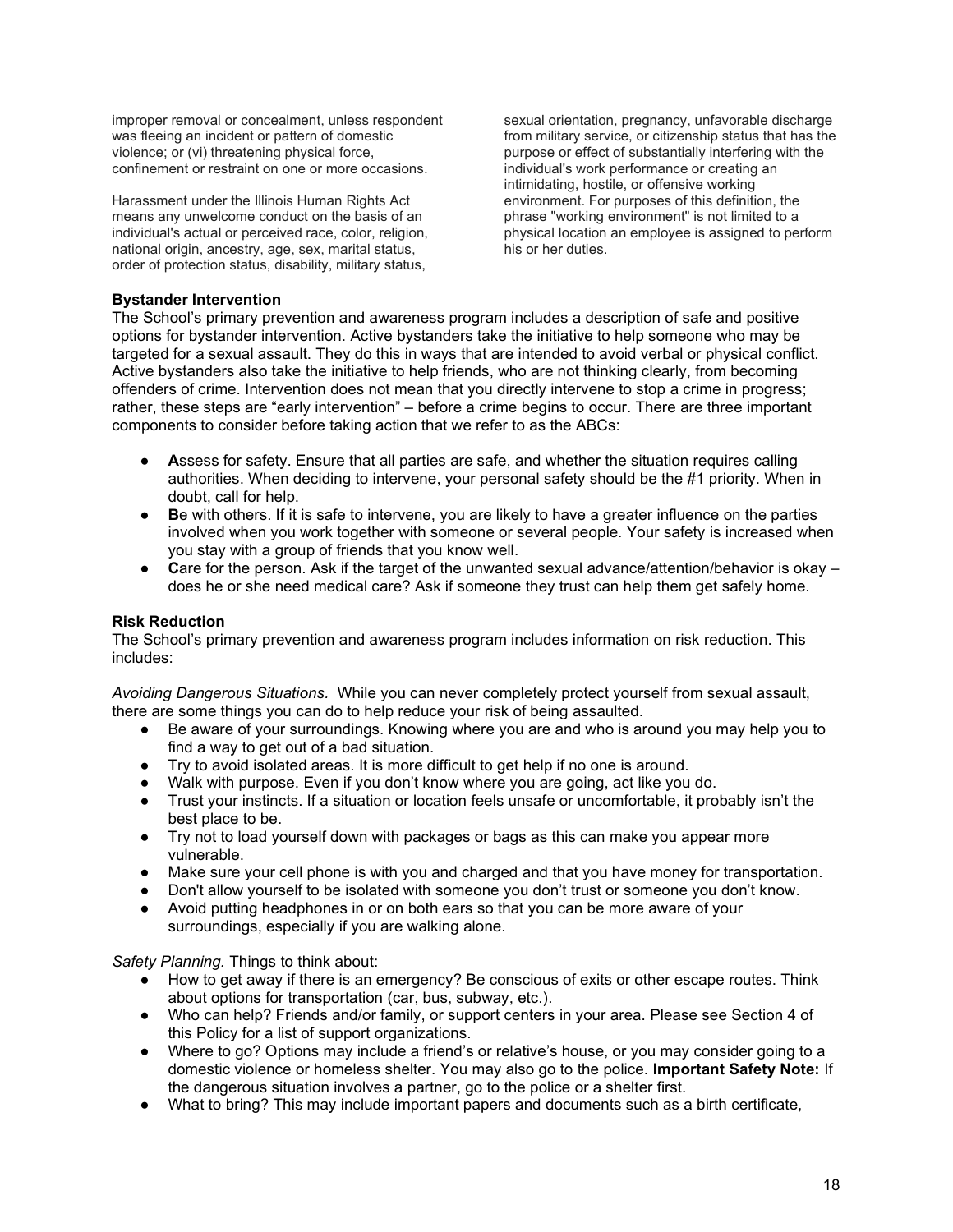social security card, license, passport, medical records, lease, bills, etc. This will also include house keys, car keys, cash, credit cards, medicine, important numbers, and your cell phone. If you are bringing children with you, remember to bring their important papers and legal documents. You can keep all of these things in an emergency bag. You should hide the bag—it is best if it is not in your house or car. If the bag is discovered, you can call it a "tornado" or "fire" bag.

Protecting Your Friends. You have a crucial role to play in keeping your friends safe. No matter what the setting, if you see something that doesn't feel quite right or see someone who might be in trouble, there are some simple things you can do to help out a friend.

- Distract. If you see a friend in a situation that doesn't feel quite right, create a distraction to get your friend to safety. This can be as simple as joining or redirecting the conversation: suggest to your friend that you leave the party, or ask them to walk you home. Try asking questions like: "Do you want to head to the bathroom with me?" or "Do you want to head to another party – or grab pizza?"
- Step in. If you see someone who looks uncomfortable or is at risk, step in. If you feel safe, find a way to de-escalate the situation and separate all parties involved. Don't be shy about directly asking the person if they need help or if they feel uncomfortable.
- Enlist others. You don't have to go it alone. Call in friends or other people in the area as reinforcements to help defuse a dangerous situation and get the at-risk person home safely. There is safety in numbers.
- Keep an eye out. Use your eyes and ears to observe your surroundings. If you see someone who has had too much to drink or could be vulnerable, try to get them to a safe place. Enlist friends to help you. Even if you weren't around when the assault occurred, you can still support a friend in the aftermath.

Social Situations. While you can never completely protect yourself from sexual assault, there are some things you can do to help reduce your risk of being assaulted in social situations.

- When you go to a social gathering, go with a group of friends. Arrive together, check in with each other throughout the evening, and leave together. Knowing where you are and who is around you may help you to find a way out of a bad situation.
- Trust your instincts. If you feel unsafe in any situation, go with your gut. If you see something suspicious, contact law enforcement immediately.
- Don't leave your drink unattended while talking, dancing, using the restroom, or making a phone call. If you've left your drink alone, just get a new one.
- Don't accept drinks from people you don't know or trust. If you choose to accept a drink, go with the person to the bar to order it, watch it being poured, and carry it yourself. At parties, don't drink from the punch bowls or other large, common open containers.
- Watch out for your friends, and vice versa. If a friend seems out of it, is way too intoxicated for the amount of alcohol they've had, or is acting out of character, get him or her to a safe place immediately.
- If you suspect you or a friend has been drugged, contact law enforcement immediately. Be explicit with doctors so they can give you the correct tests (you will need a urine test and possibly others).

Information on Risk Reduction was provided by RAINN: Rape, Abuse & Incest National Network: www.rainn.org.

## 14. Amendments

The School may amend the Policy or the Procedures from time to time. Nothing in the Policy or Procedures shall affect the inherent authority of the School to take such actions as it deems appropriate to further the educational mission or to protect the safety and security of the School community.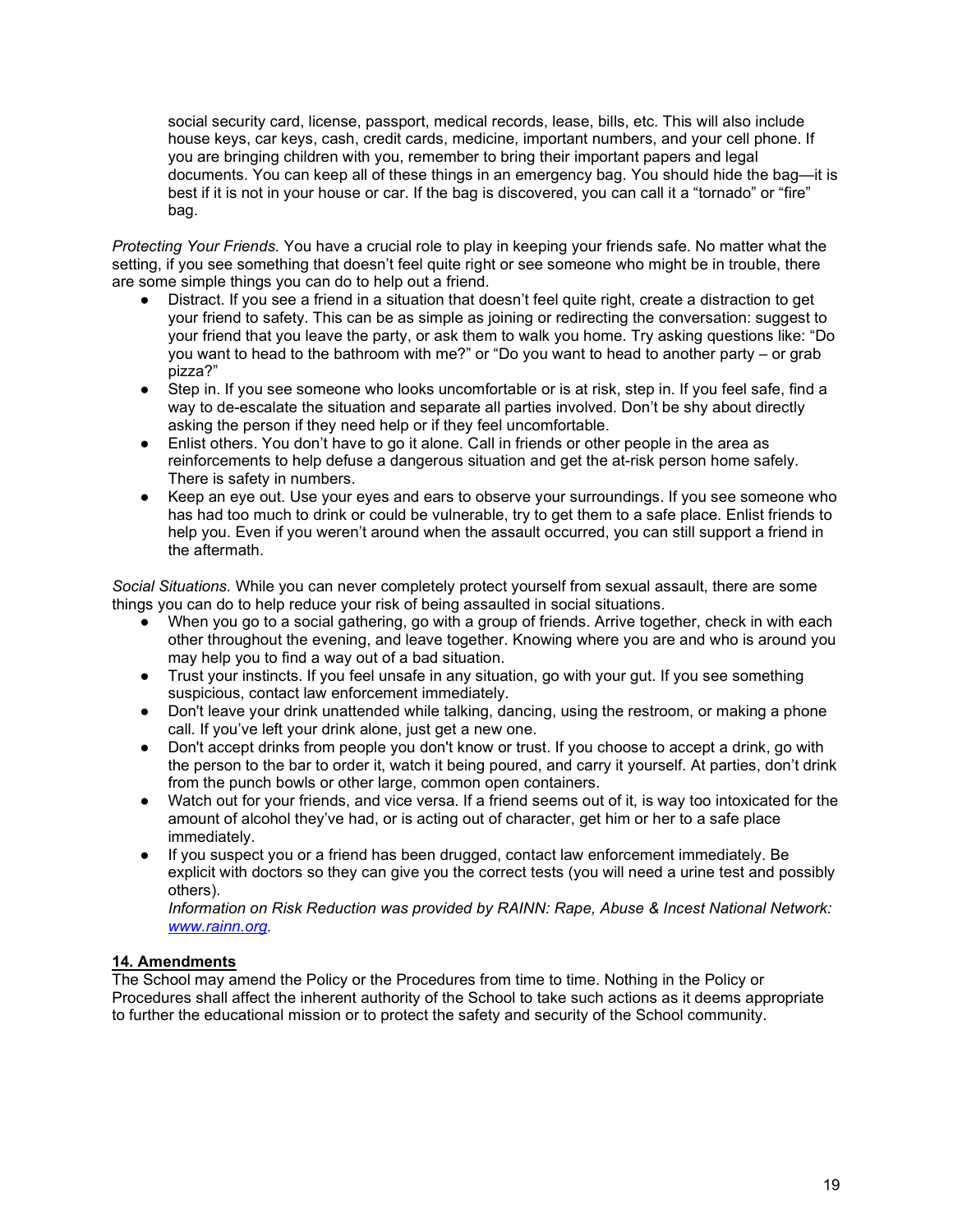### Reflections Academy of Beauty Sexual Harassment Policies & Grievance Procedures

## Definitions of Key Terms

- Sexual Harassment means conduct on the basis of sex that satisfies one or more of the following:
	- 1) An employee of the School conditioning the provision of an aid, benefit, or service of the School on an individual's participation in unwelcome sexual conduct;
	- 2) Unwelcome conduct determined by a reasonable person to be so severe, pervasive, and objectively offensive that it effectively denies a person equal access to the School's education programs or activities; or
	- 3) "Sexual assault," "dating violence," "domestic violence," or "stalking" as defined herein.
- Sexual Assault An offense that meets the definition of rape, fondling, incest, or statutory rape as used in the FBI's Unified Crime Reporting ("UCR") program.
	- o Rape The penetration, no matter how slight, of the vagina or anus with any body part or object, or oral penetration by a sex organ of another person, without the consent of the victim.
	- o Sex Offenses Any sexual act directed against another person, without the consent of the victim, including instances where the victim is incapable of giving consent.
		- Fondling—The touching of the private body parts of another person for the purpose of sexual gratification, without the consent of the victim, including instances where the victim is incapable of giving consent because of his/her age or because of his/her temporary or permanent mental incapacity.
		- Incest-Sexual intercourse between persons who are related to each other within the degrees wherein marriage is prohibited by law.
		- Statutory Rape—Sexual intercourse with a person who is under the statutory age of consent.
- Domestic Violence A felony or misdemeanor crime of violence committed (i) by a current or former spouse or intimate partner of the victim; (ii) by a person with whom the victim shares a child in common; (iii) by a person who is cohabitating with, or has cohabitated with, the victim as a spouse or intimate partner; (iv) by a person similarly situated to a spouse of the victim under the domestic or family violence laws of the jurisdiction in which the crime of violence occurred, or (v) by any other person against an adult or youth victim who is protected from that person's acts under the domestic or family violence laws of the jurisdiction in which the crime of violence occurred.
- Dating Violence Violence committed by a person who is or has been in a social relationship of a romantic or intimate nature with the victim. The existence of such a relationship shall be determined based on the reporting party's statement and with consideration of the length of the relationship, the type of relationship, and the frequency of interaction between the persons involved in the relationship. For the purpose of this definition dating violence includes, but is not limited to, sexual or physical abuse or the threat of such abuse. Dating violence does not include acts covered under the definition of domestic violence.
- "Education program or activity" includes locations, events, or circumstances over which the School exercises substantial control over both the respondent and the context in which the sexual harassment occurs. It includes all of the academic, educational, extra-curricular, and other programs of the School, whether they take place in the facilities of the School, at a class or training program sponsored by the School at another location, or elsewhere. An instructor's alleged sexual harassment of a student would likely constitute sexual harassment in the School's education programs or activities even if the alleged harassment occurs off campus. The School's education programs and activities may also include computer and internet networks, digital